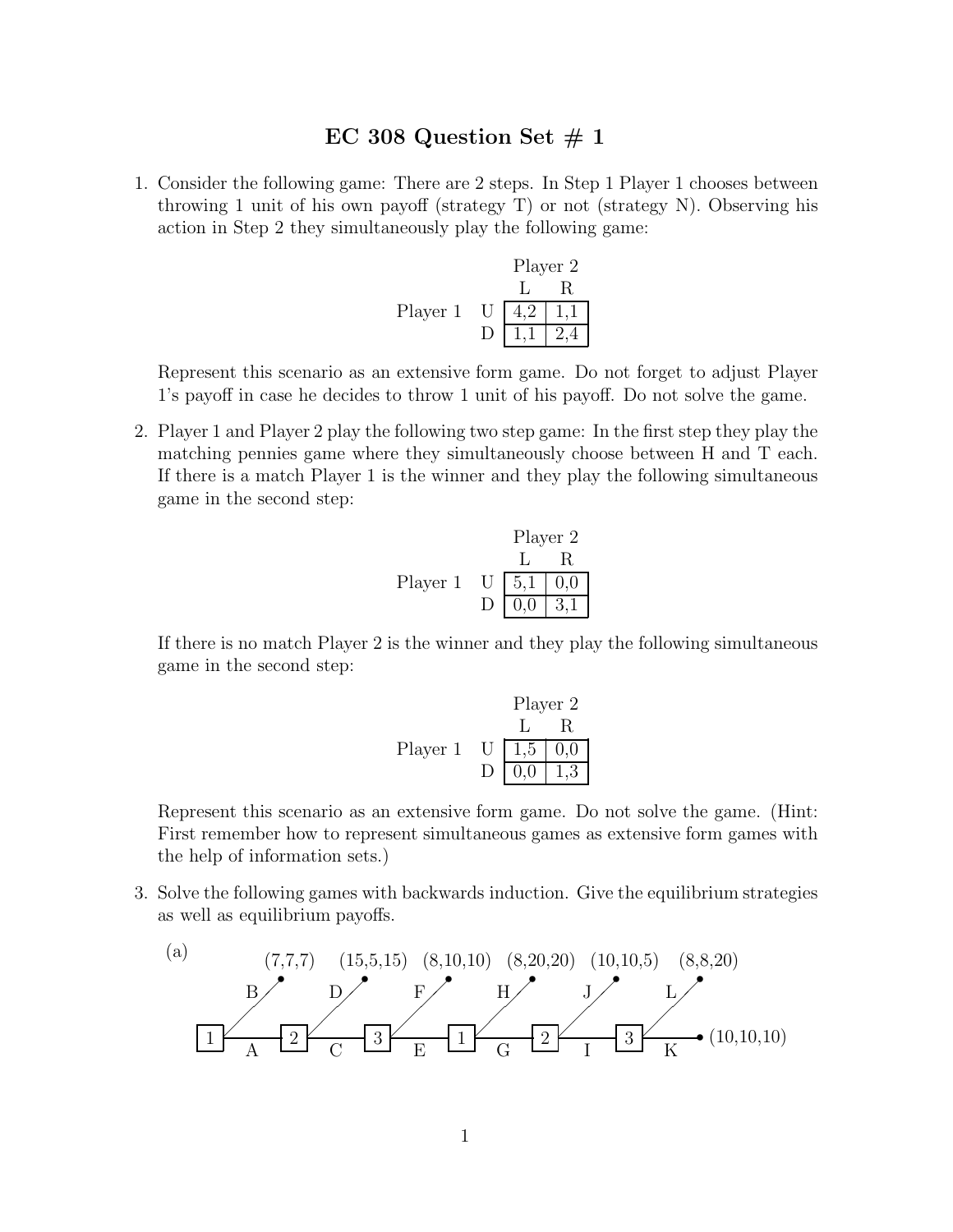(b)



4. Find the dominant and dominated strategies in the following games (in case players have such strategies). Is there any dominant strategy equilibrium in any of these games?

(a)



(b)

|    | P2                                 |      | P2                                |    |
|----|------------------------------------|------|-----------------------------------|----|
|    |                                    | - R. |                                   | R. |
|    | U   5,5,1   1,4,0                  |      | U $\boxed{4,8,0}$ $\boxed{2,1,0}$ |    |
| P1 | $M \mid 6,4,5 \mid 2,5,3$          |      | $M \mid 5,4,3 \mid 3,3,3$         |    |
|    | $D \left[ 3, 1, 2 \right] 3, 3, 1$ |      | D $\boxed{3,5,1 \mid 5,3,0}$      |    |

B

A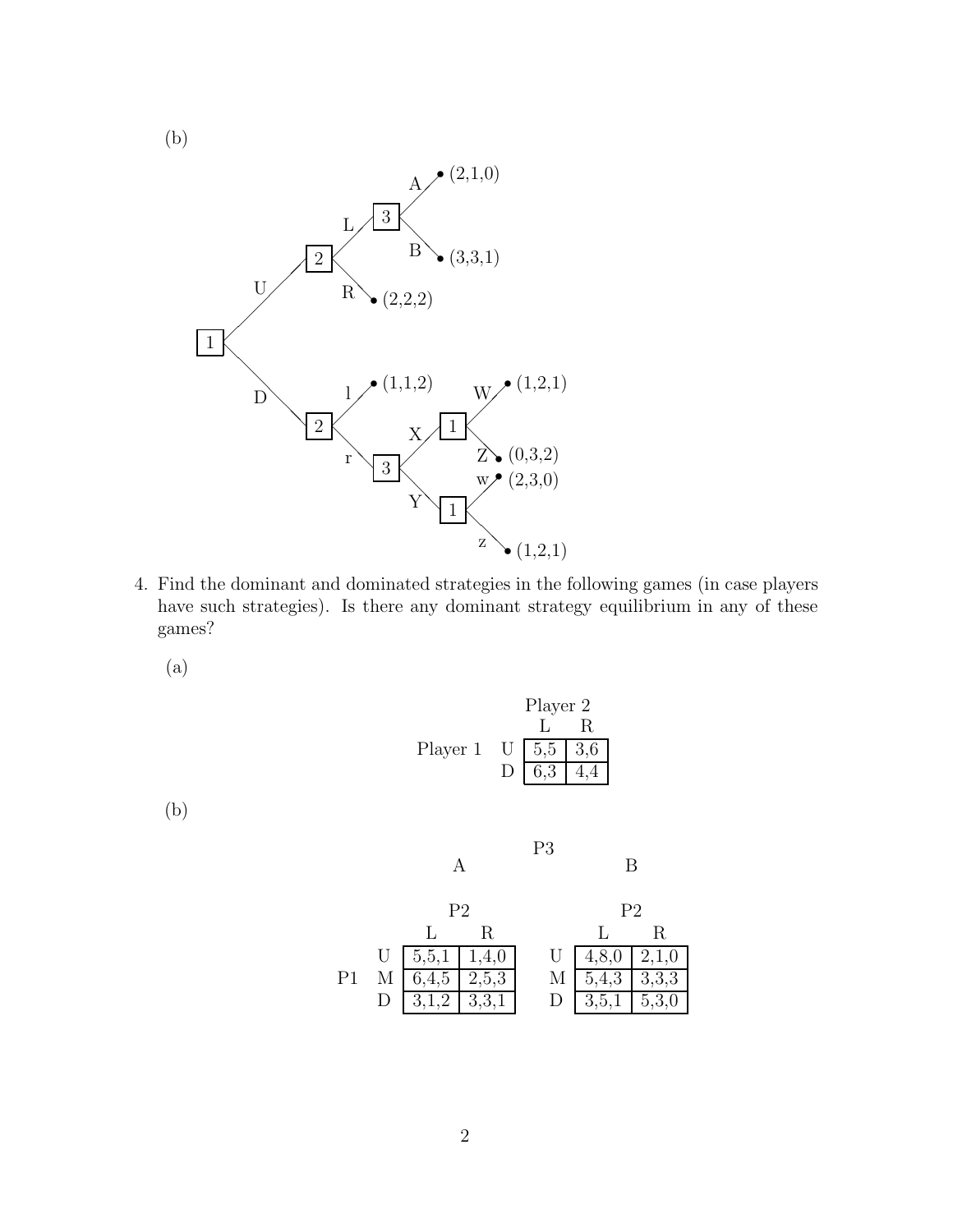|          |         |         | Player 2 |     |                     |     |
|----------|---------|---------|----------|-----|---------------------|-----|
|          |         |         |          |     |                     |     |
|          | A       | Ġ       | 4<br>4.  | 5,5 | .4                  | 1,5 |
|          | В       | 5.3     | 3,3      | 4,3 | $\overline{2}$<br>2 |     |
| Player 1 | $\rm C$ | 0.U     | 3,0      |     |                     |     |
|          |         | $6.2\,$ | 3,0      |     |                     |     |
|          | Е       |         |          |     |                     |     |

- 5. Solve the following games with iterated elimination of dominated strategies. Indicate the order of elimination and at each step explain why these strategies are eliminated (i.e. indicate which strategy dominates dominate them).
	- (a)

|          | Player 2        |     |
|----------|-----------------|-----|
|          |                 | R.  |
| Player 1 | $U$   5,3   0,4 |     |
|          | 0,3             | 2,3 |

(b)

|    |   | ΡŽ           |                |  |
|----|---|--------------|----------------|--|
|    |   | $\mathbf{1}$ | R.             |  |
|    | U | 4,1          | 6,2            |  |
| Р1 | М | 6,1          | 5,2            |  |
|    |   | 5,5          | 5 <sub>1</sub> |  |

(c)

|          |    | Player 2 |       |     |  |     |
|----------|----|----------|-------|-----|--|-----|
|          |    |          |       |     |  | Z   |
|          | A  | 3,3      | 4     | 5,4 |  | 2,5 |
|          | В  |          |       | 3,5 |  |     |
| Player 1 | C  | U,b      | $\pm$ | 3,0 |  |     |
|          |    | 5.U      |       |     |  | 5.1 |
|          | F, |          |       |     |  |     |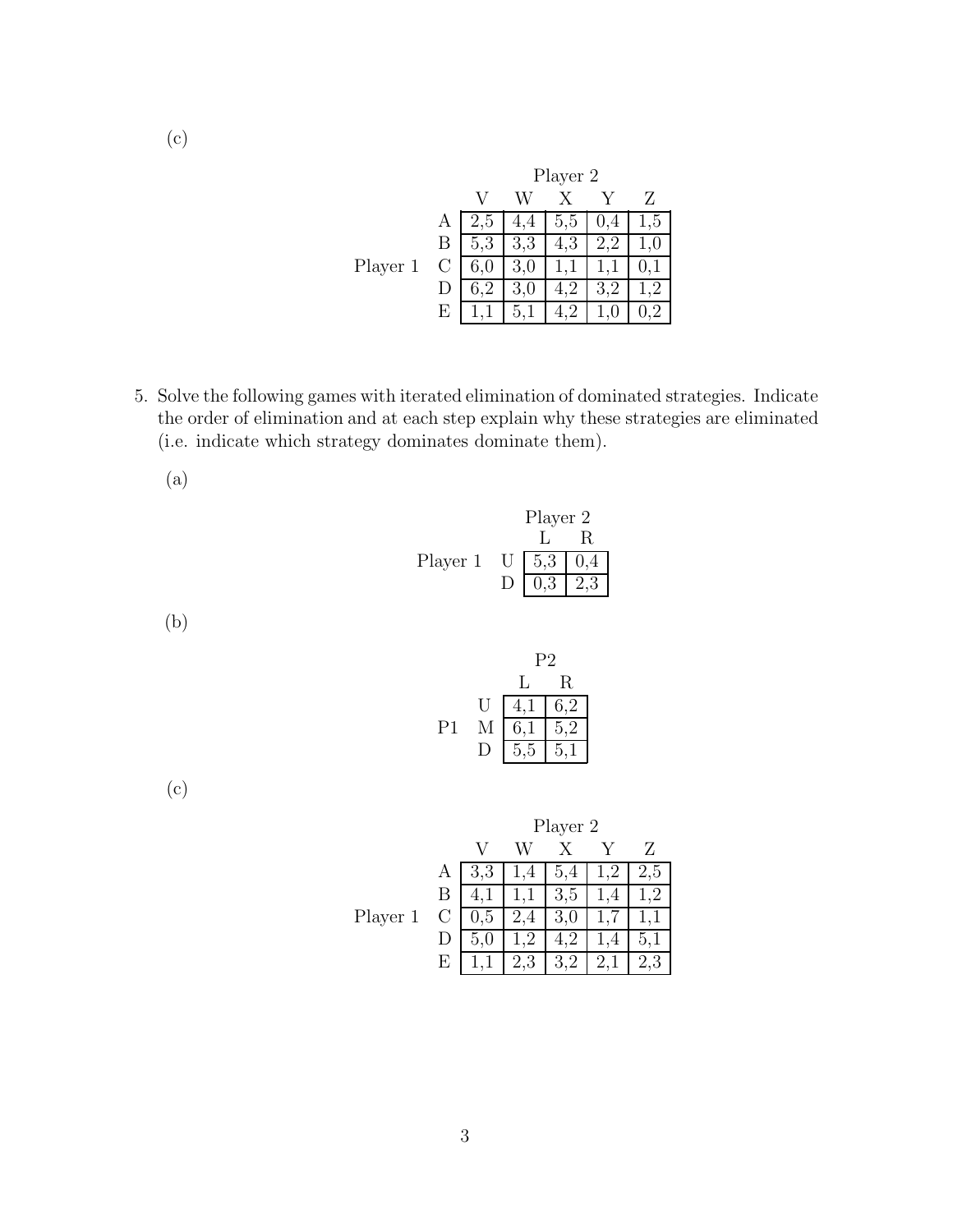# **Question Set # 1 - Answer Key**

1. Consider the following game: There are 2 steps. In Step 1 Player 1 chooses between throwing 1 unit of his own payoff (strategy  $T$ ) or not (strategy  $N$ ). Observing his action in Step 2 they simultaneously play the following game:

| Player 2 |                  |                 |       |
|----------|------------------|-----------------|-------|
| L        | R                |                 |       |
| Player 1 | U                | $\overline{4,2$ | $1,1$ |
| D        | $\overline{1,1}$ | $2,4$           |       |

Represent this scenario as an extensive form game. Do not forget to adjust Player 1's payoff in case he decides to throw 1 unit of his payoff. Do not solve the game.



2. Player 1 and Player 2 play the following two step game: In the first step they play the matching pennies game where they simultaneously choose between H and T each. If there is a match Player 1 is the winner and they play the following simultaneous game in the second step:

| Player 2 |                  |                  |                  |
|----------|------------------|------------------|------------------|
| L        | R                |                  |                  |
| Player 1 | U                | $\overline{5,1}$ | $\overline{0,0}$ |
| D        | $\overline{0,0}$ | $\overline{3,1}$ |                  |

If there is no match Player 2 is the winner and they play the following simultaneous game in the second step: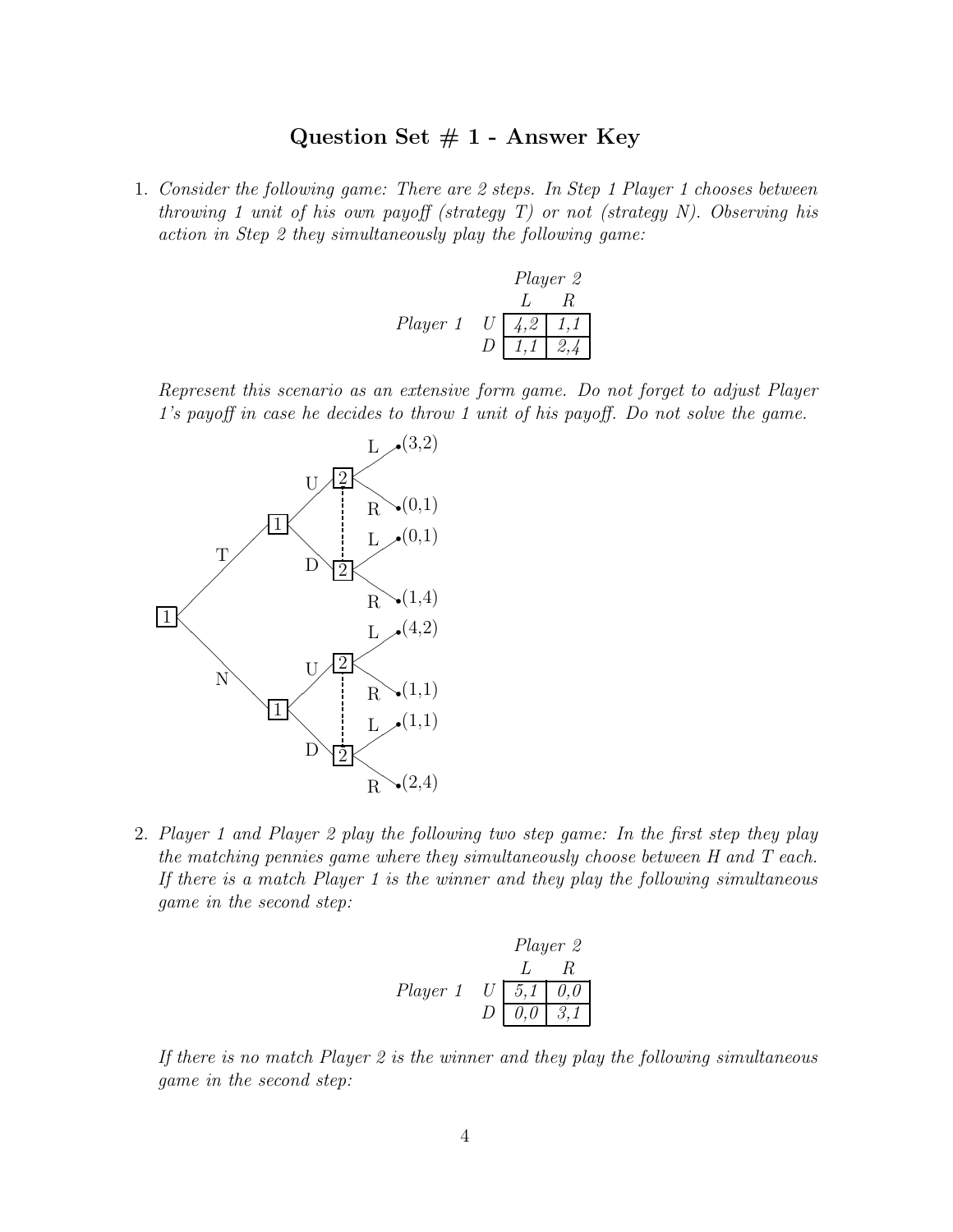| Player 2 |               |               |               |
|----------|---------------|---------------|---------------|
| L        | R             |               |               |
| Player 1 | U             | $\boxed{1,5}$ | $\boxed{0,0}$ |
| D        | $\boxed{0,0}$ | $\boxed{1,3}$ |               |

Represent this scenario as an extensive form game. Do not solve the game. (Hint: First remember how to represent simultaneous games as extensive form games with the help of information sets.)



3. Solve the following games with backwards induction. Give the equilibrium strategies as well as equilibrium payoffs.

(a)

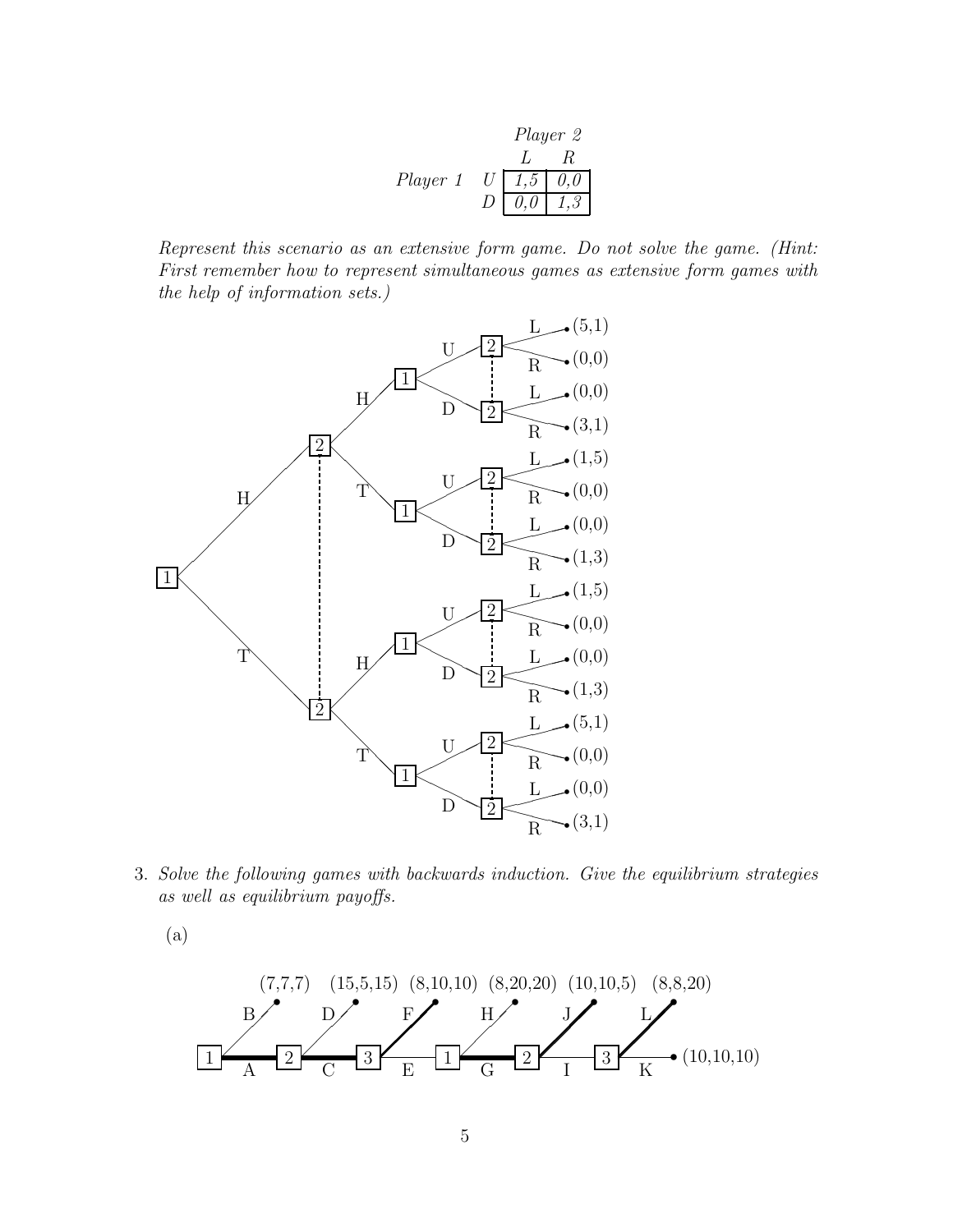The thick lines on the picture above represent the solution of the game following from the backward induction. The equilibrium strategies (we need to specify what each player would do in any situation) are  $((A, G), (C, J), (F, L))$  and the equilibrium payoff is (8,10,10).

(b)



The equilibrium strategies are:  $((U, W, w), (L, r), (B, X))$ . The equilibrium payoff is (3,3,1).

- 4. Find the dominant and dominated strategies in the following games (in case players have such strategies). Is there any dominant strategy equilibrium in any of these games?
	- (a)

Player 2  
\nL R  
\nPlayer 1 U 
$$
\overline{5,5}
$$
 3,6  
\nD 6,3 4,4

There are 2 dominated strategies: L is dominated by R (R always yields better payoff for player 2 than L) and U is dominated by D (D always yields higher payoff for player 1 than U). By the same token, D and R are dominant strategies - D is always the best choice for player 1, R is always the best choice for player 2. Since both players have dominant strategies, there is a dominant strategy equilibrium  $-$  (D, R). The equilibrium payoffs are  $(4, 4)$ .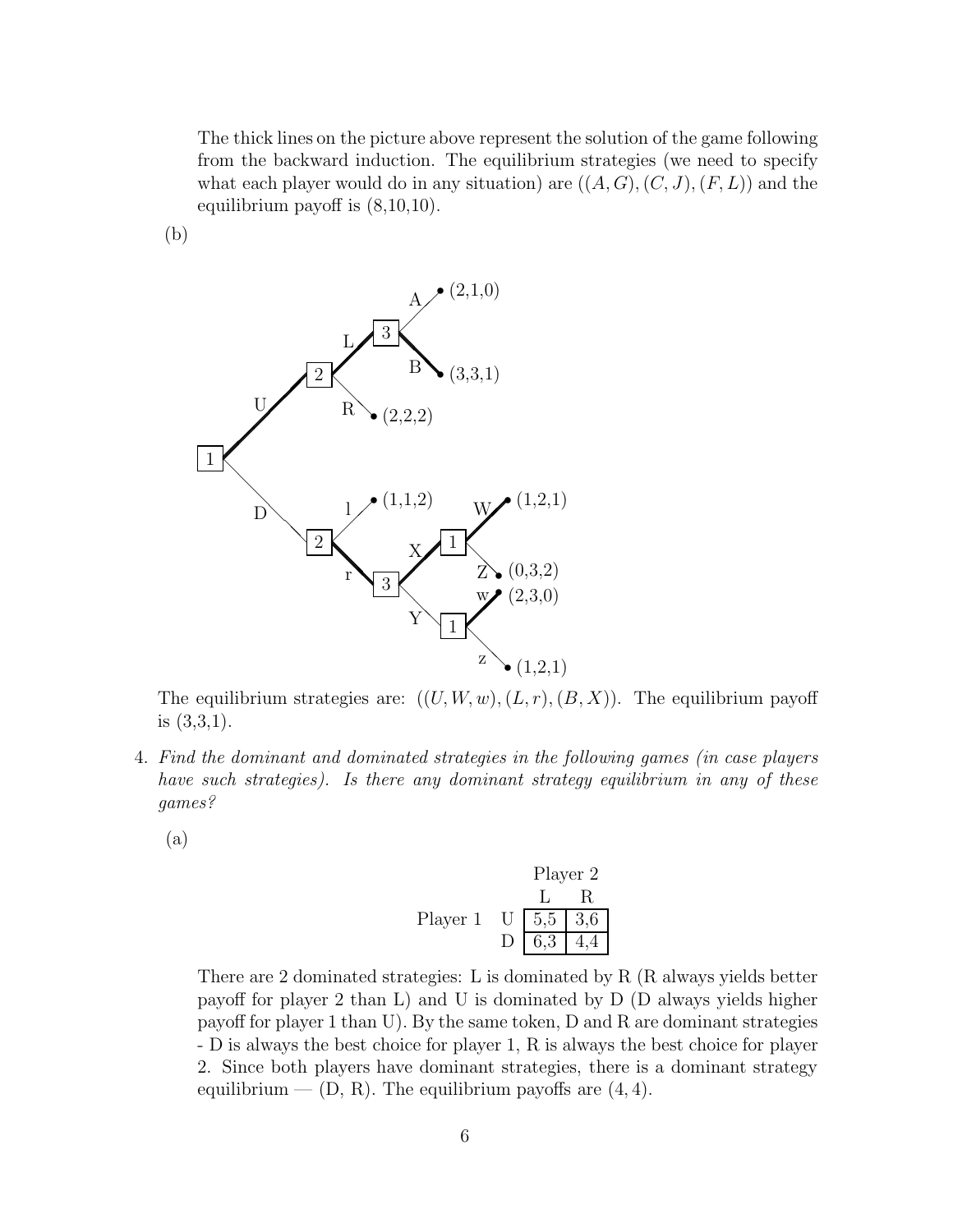|    | P <sub>2</sub>        |       |  |   | P <sub>2</sub> |       |
|----|-----------------------|-------|--|---|----------------|-------|
|    |                       | R     |  |   |                | R     |
|    | U   $5,5,1$   $1,4,0$ |       |  | U | 4,8,0          | 2,1,0 |
| Ρ1 | 6,4,5                 | 2,5,3 |  | М | 5,4,3          | 3,3,3 |
|    | 3,1,2                 | 3,3,1 |  |   | 3,5,1          | 5,3,0 |

P3

U is dominated by M (M yields a higher payoff for player 1 no matter what two other players do). Strategy B is dominated by  $A$  — player 3 always prefers payoff in the 'left' table (following playing A) than in the corresponding cell in the 'right' table (following move B). Since player 3 has only two strategies, A is also a dominant strategy. Player 2 doesn't have any dominant or dominated strategies — e.g. when other players play  $(U,B)$  playing L is a better choice than playing R, when other players choose  $(M, A)$ , R is a better choice. So none of the strategies dominates the other.

Players 1 and 2 don't have dominant strategies so there is no dominant strategy equilibrium.

(c)

|          |         | Player 2 |         |                |     |         |
|----------|---------|----------|---------|----------------|-----|---------|
|          |         |          |         |                |     |         |
|          | А       | 2.5      | 4<br>4, | 5,5            | 0,4 | 1,5     |
|          | B       | 5,3      | 3,3     | 4,3            |     | $1{,}0$ |
| Player 1 | $\rm C$ | 6,0      | 3,0     |                |     |         |
|          |         | $6.2\,$  | 3,0     | $\overline{2}$ |     | .2      |
|          | E       |          | 5,1     |                |     |         |

Player 1's dominated strategies: B (dominated by D) and C (dominated by D). Player 1 has no dominant strategies.

Player 2's dominated strategies: V, W, Y, Z (all dominated by X). X is a dominant strategy.

There is no dominant strategy equilibrium because player 1 doesn't have a dominant strategy.

5. Solve the following games with iterated elimination of dominated strategies. Indicate the order of elimination and at each step explain why these strategies are eliminated  $(i.e. indicate which strategy dominates dominate them).$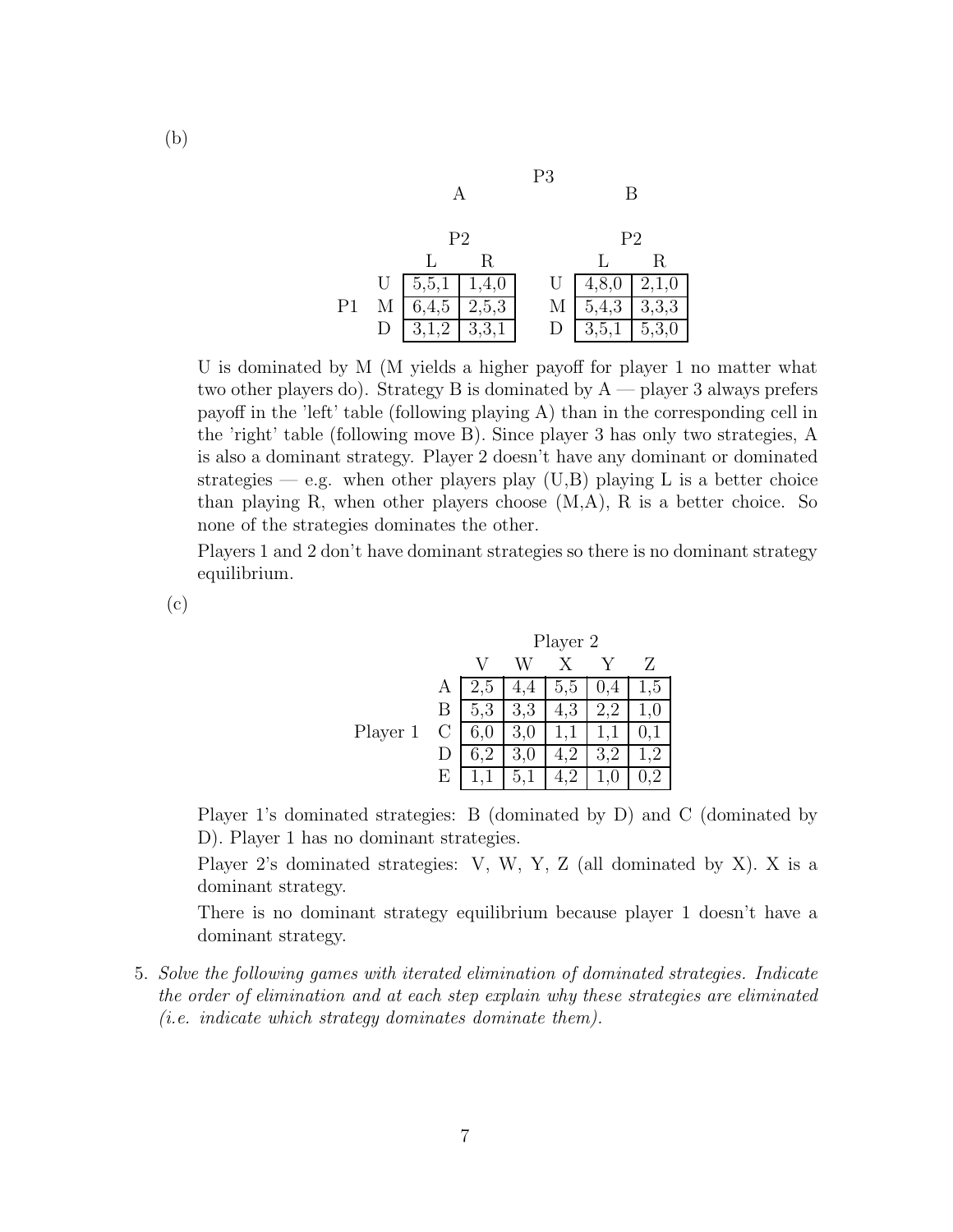|          | Player 2 |             |   |  |
|----------|----------|-------------|---|--|
|          |          |             | R |  |
| Player 1 |          | $U$ 5.3 0.4 |   |  |
|          |          | 0,3 2,3     |   |  |

Strategy L is dominated by R (so we can eliminate L) and after removing strategy  $L$ ,  $U$  is dominated by  $D$ . So we have a single remaining solution  $(D,R)$ and a corresponding payoff (2,3).

(b)

|    |    | P2  |     |  |
|----|----|-----|-----|--|
|    |    | L   | R.  |  |
|    | U  | 4,1 | 6,2 |  |
| P1 | М  | 6,1 | 5,2 |  |
|    | 17 | 5,5 | 5,1 |  |

Strategy D is dominated by strategy M. After eliminating D, strategy L is dominated by R (playing L, player 2 gets always payoff equal to 1, playing R he gets payoff 2). When we eliminate L, strategy M will be dominated by U. At this point the only remaining choice is  $(U,R)$  and equilibrium payoff is  $(6,2)$ .

(c)

|          |         |     | Player 2 |     |   |     |
|----------|---------|-----|----------|-----|---|-----|
|          |         |     |          |     |   |     |
|          | A       | 3,3 | 4        | 5,4 |   | 2,5 |
|          | В       |     |          | 3,5 | 4 |     |
| Player 1 | $\rm C$ | 0,5 | 2,4      | 3,0 |   |     |
|          |         | 5,  |          | 4.2 | 4 |     |
|          | E       |     | 2,3      | 3,2 |   |     |

We can notice that strategy C is dominated by strategy E (player 1 always gets at least as much playing  $E$  as playing  $C$ ). So we can eliminate strategy  $E$ . Then V is dominated by any of the strategies W, X, Z. The game that remains after eliminating V is:

|   | 1.4 | 5,4 | 1,2 | 2,5 |
|---|-----|-----|-----|-----|
| Β |     | 3,5 | 1,4 | 1,2 |
| D | .2  | 4,2 |     | 5,1 |
| E | 2.3 | 3,2 | 2.  | 2.3 |

One can see that in this game strategy B is dominated by strategy A and, after eliminating B, X is dominated by W.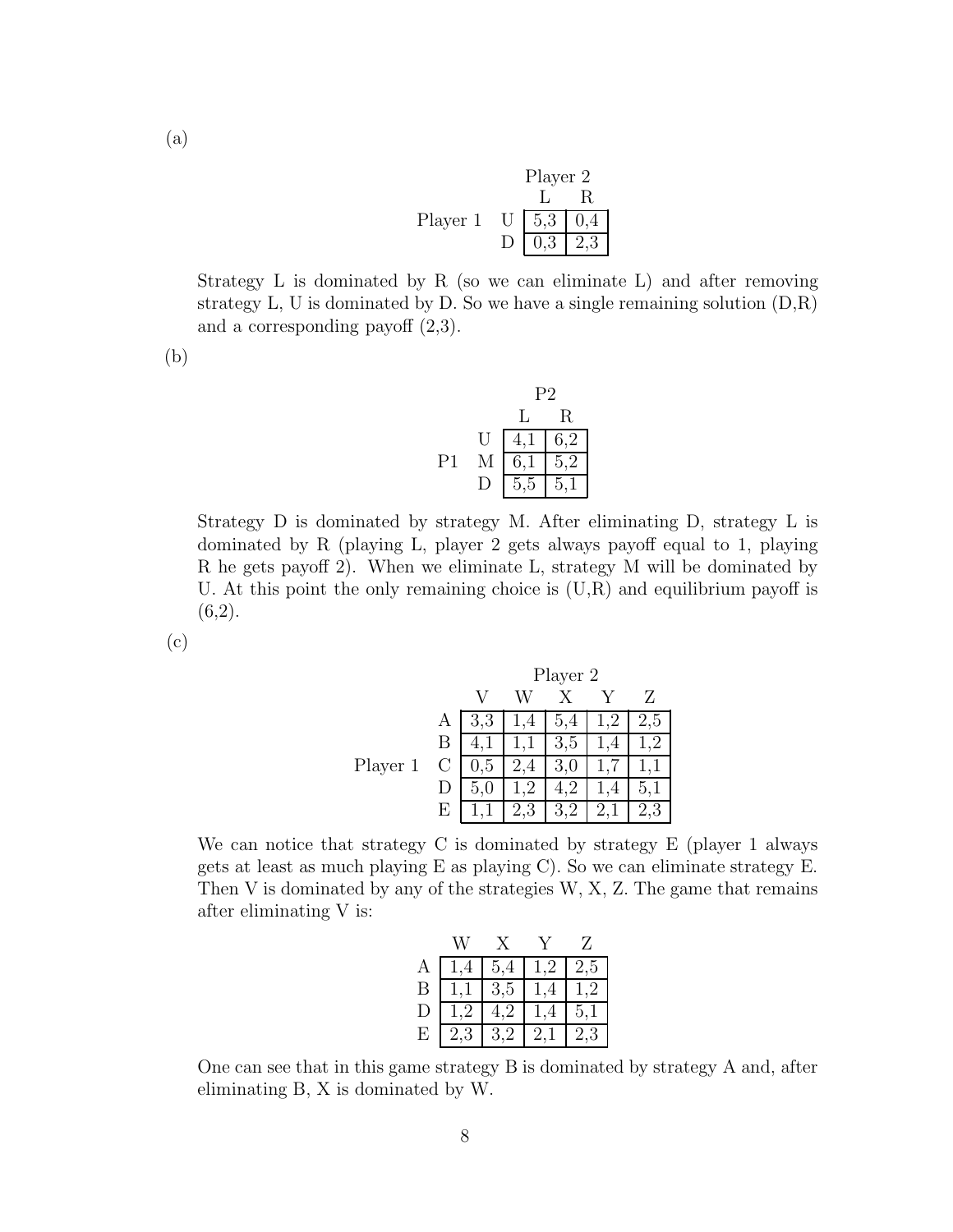|                |    |     | Z   |
|----------------|----|-----|-----|
| $\overline{A}$ |    | 1.2 | 2,5 |
| $\Box$         | -9 |     | 5.  |
| E              | ٠, |     | ्   |

The table above represents the game after eliminating strategies B and X. We can see now that A is dominated by E (so that we can eliminate A) and after doing so Z is dominated by W. What remains is:

|    | $\pm$ |
|----|-------|
| ٠, | .,    |

Now E dominates D and W dominates Y (after eliminating D) so we are left with a solution  $(E, W)$  and equilibrium payoff  $(2,3)$ .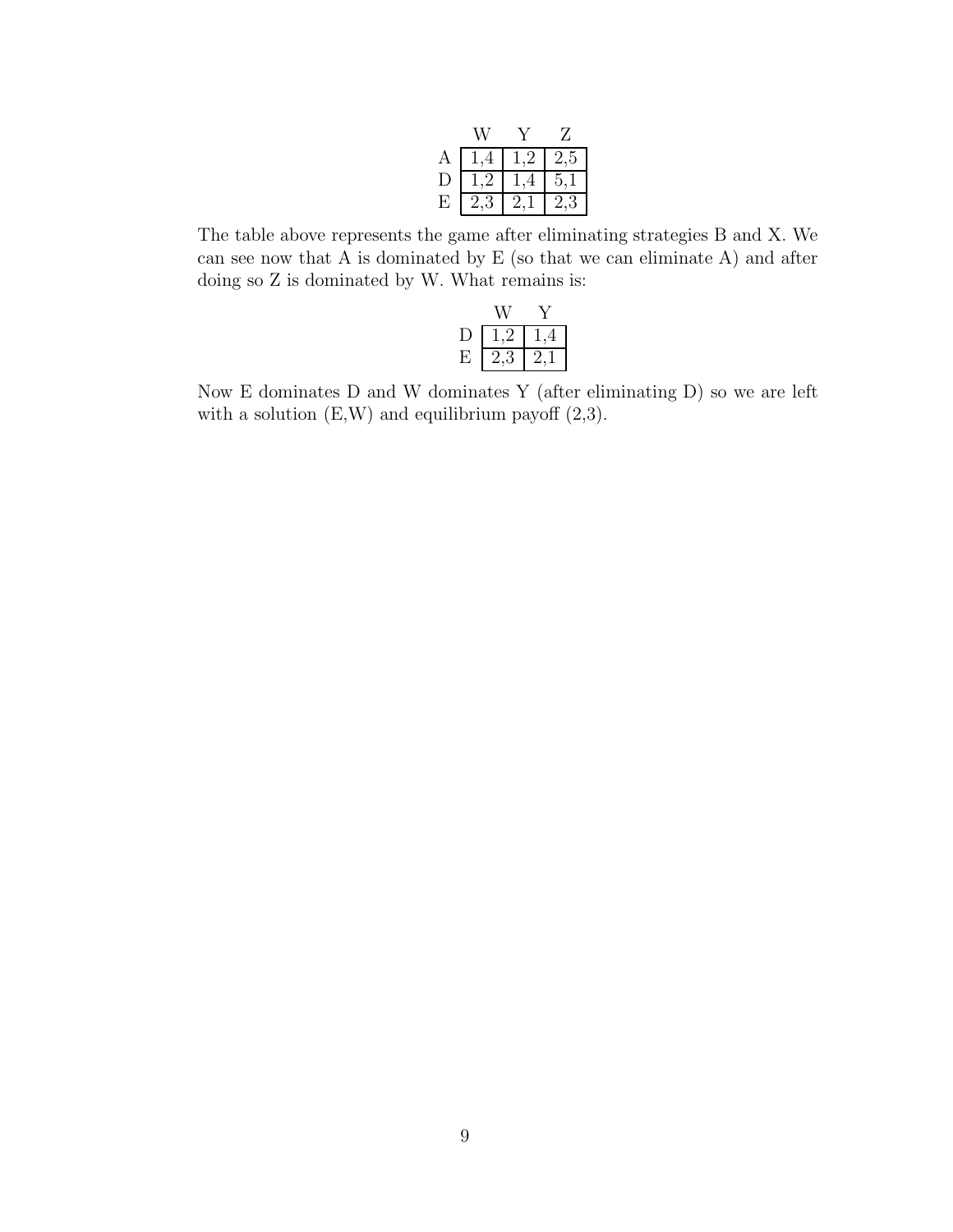- 1. Find all the Nash equilibria of the following games. (Please indicate both equilibrium strategies and payoffs.)
	- (a)

|          |   | Player 2 |              |
|----------|---|----------|--------------|
|          |   |          |              |
|          | А | 2,3      | 0,4          |
| Player 1 | В |          | $\mathbf{1}$ |
|          | G |          |              |
|          |   |          | 3            |

(b)

|    |   |                  |                | - - |                |       |
|----|---|------------------|----------------|-----|----------------|-------|
|    |   |                  | P <sub>2</sub> |     | P <sub>2</sub> |       |
|    |   |                  | R              |     |                | R     |
|    |   | $U \mid 5, 5, 0$ | 1,4,0          | U   | 4,8,0          | 2,1,0 |
| Ρ1 |   | 6,4,5            | 2,5,3          | М   | 4,1,3          | 3,3,3 |
|    | D | 3,1,2            | 3,3,1          |     | 3,5,1          | 0,3,0 |

P3

(c)

|          |   | Player 2 |     |     |  |     |  |
|----------|---|----------|-----|-----|--|-----|--|
|          |   |          |     |     |  |     |  |
|          | А |          |     | 5,5 |  | 1,5 |  |
|          | В | 5.3      | 3,3 | 4.3 |  | ι.  |  |
| Player 1 | U | 6,0      | 3,0 |     |  |     |  |
|          |   |          | 3,0 |     |  | 2   |  |
|          | н |          | 5,  |     |  |     |  |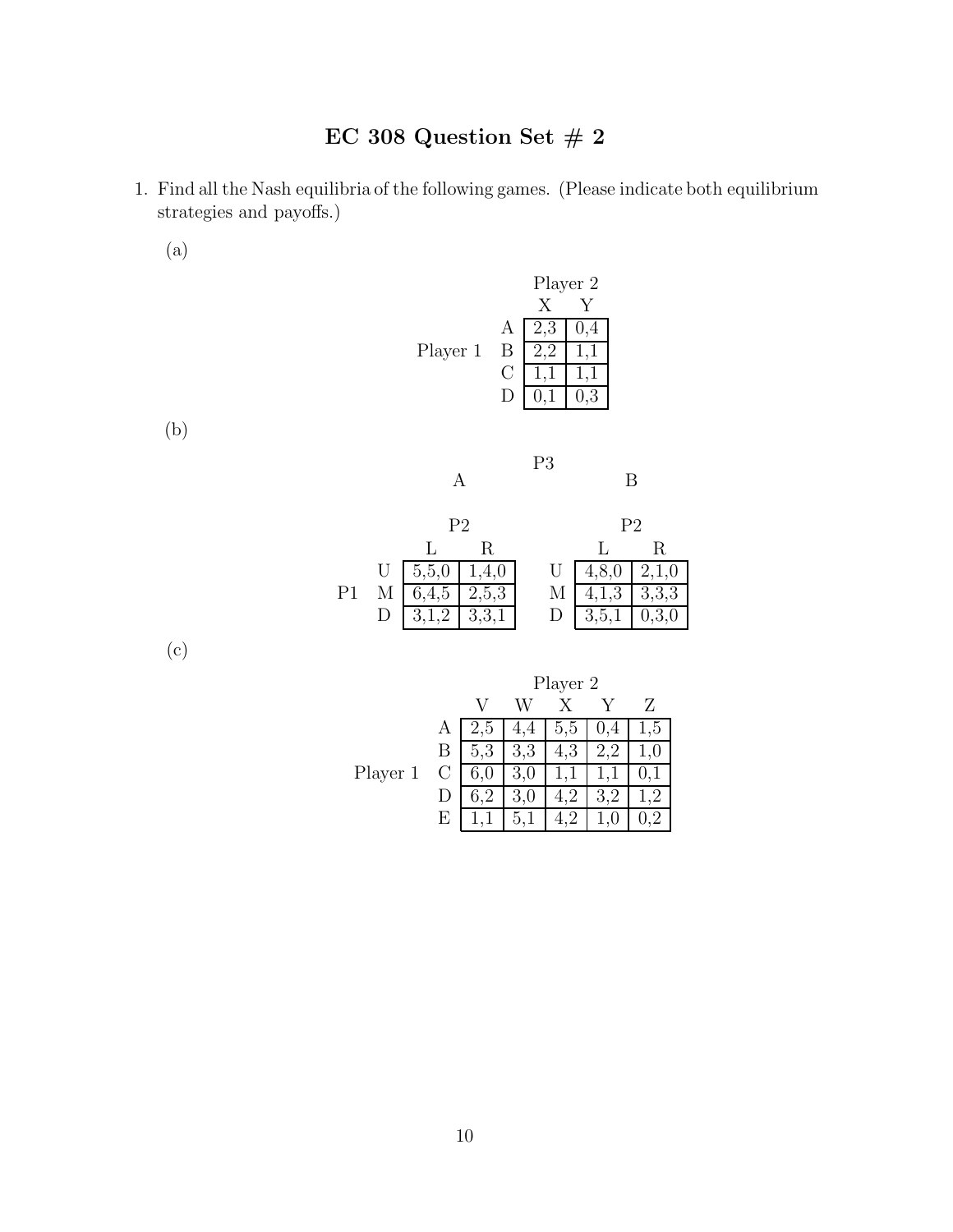2. Recall that we obtained the following extensive form game for the "throwing the payoff" scenario in question set 1:



- (a) Find the equivalent strategic game of this extensive form game.
- (b) Iteratively eliminate the dominated strategies in the strategic game you obtained in part a. (Here at each step eliminate as many strategies as you can.) Indicate the order of the elimination. Eventually two strategy-profiles (i.e. two cells in the strategic game) will survive. Which ones? What are their payoffs?
- 3. Consider the following extensive form game:



- (a) Find its equivalent strategic form game.
- (b) Find all its Nash equilibria using the equivalent strategic form game. (Please give equilibrium strategies as well as payoffs.)
- (c) Find all its subgame perfect Nash equilibria. (As always, provide strategies as well as payoffs.) Are there any Nash equilibria that are not subgame perfect? If so, which ones?
- 4. Find all the subgame perfect Nash equilibria of the following games. Please give equilibrium strategies as well as payoffs.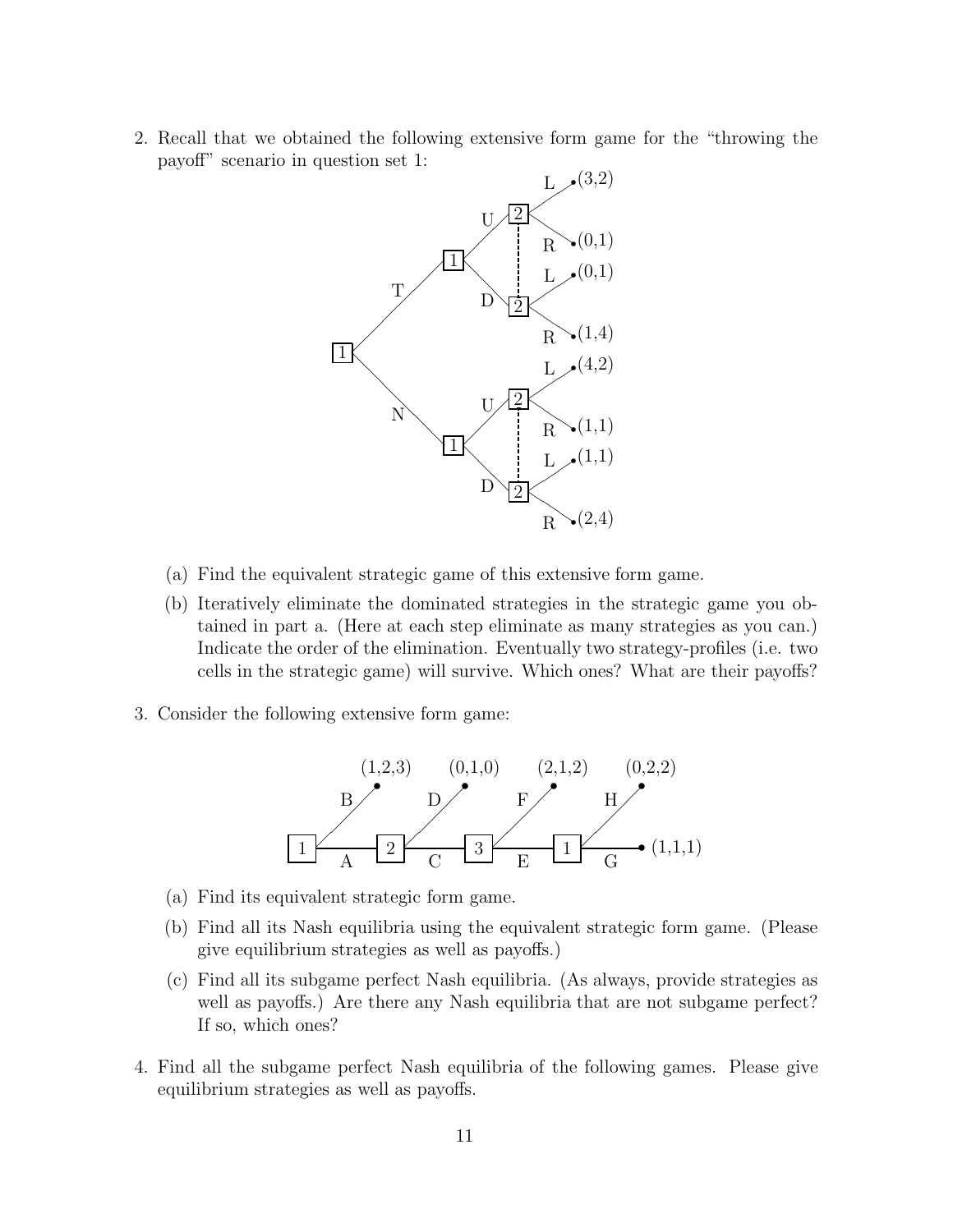

(b)

(a)

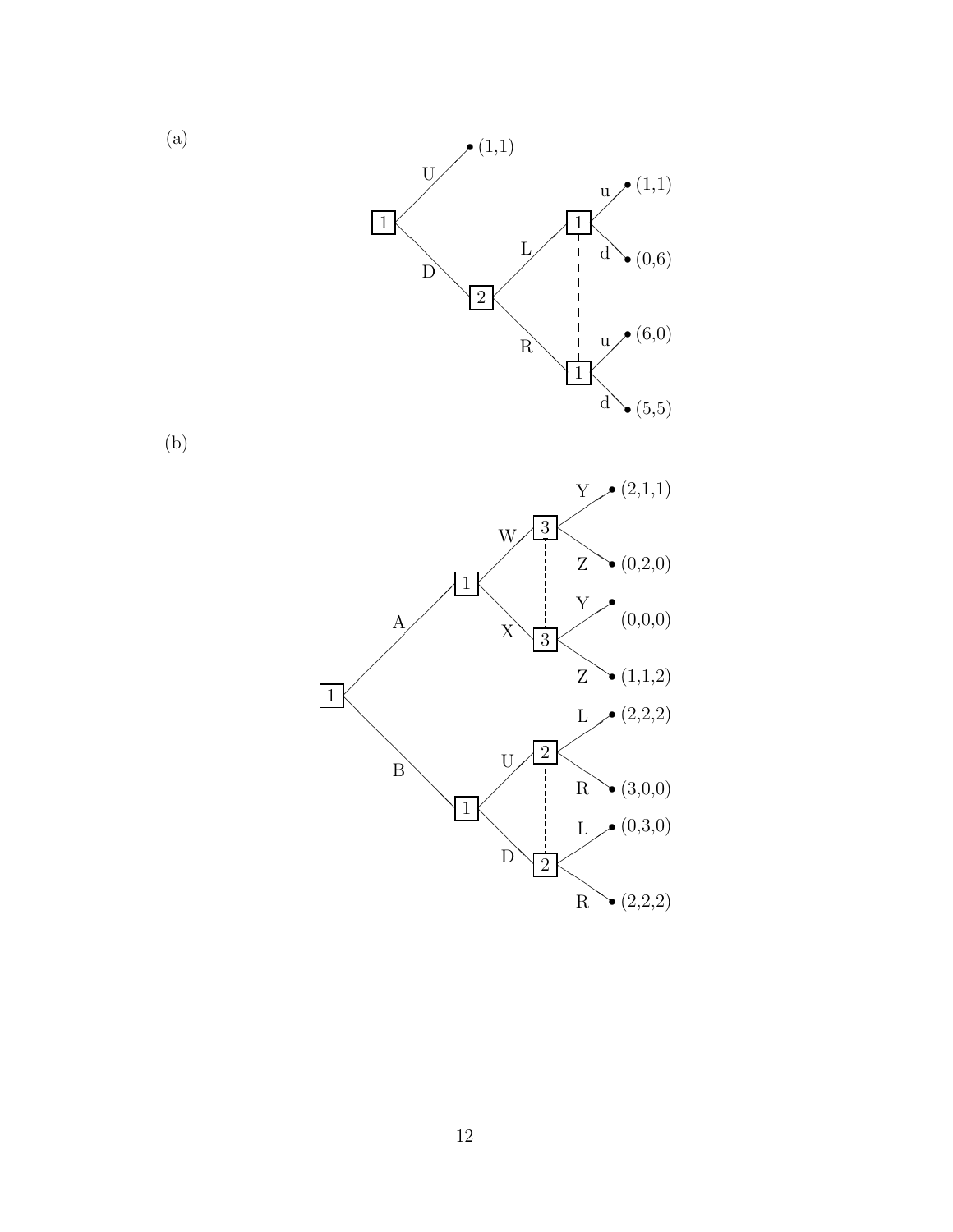# **Question Set # 2 - Answer Key**

1. Find all the Nash equilibria of the following games. (Please indicate both equilibrium strategies and payoffs.)

(a)



There are two Nash equilibria:  $(B,X)$  with the payoffs of  $(2,2)$  and  $(C,Y)$  with the payoffs  $(1,1)$ .

(b)

|                |                |         |       | P <sub>3</sub> |       | R              |
|----------------|----------------|---------|-------|----------------|-------|----------------|
|                | P <sub>2</sub> |         |       |                |       | P <sub>2</sub> |
|                |                |         | R     |                |       | R              |
|                | U              | 5, 5, 0 | 1,4,0 | U              | 4.    | 2,1,0          |
| P <sub>1</sub> |                | 6,4,5   | 2,5,3 | М              | 4,1,3 | 3,3,3          |
|                |                |         | 3,3,1 | D              | 3,5,1 |                |

There are three Nash equilibria in this game:  $(U,L,B)$  with payoffs  $(4,8,0)$ ,  $(M,R,B)$  with payoffs  $(3,3,3)$  and  $(D,R,A)$  with payoffs  $(3,3,1)$ .

(c)

|          |    | Player 2 |     |     |     |     |
|----------|----|----------|-----|-----|-----|-----|
|          |    |          |     |     |     | Z   |
|          | А  | G        | 4   | 6.6 | 4   | 1,5 |
|          | Β  | 5.3      | 3,3 | 4,3 | 2,2 | L.U |
| Player 1 | С  | $6.0\,$  | 3,0 |     |     |     |
|          |    |          | 3,0 |     | 3,2 | ,2  |
|          | F) |          | 5,1 |     |     |     |

There are 5 Nash equilibria:  $(A,X)$  - payoffs  $(5,5)$ ,  $(A,Z)$  - payoffs  $(1,5)$ ,  $(D,V)$ - payoffs  $(6,2)$ ,  $(D,Y)$  - payoffs  $(3,2)$  and  $(D,Z)$  - payoffs  $(1,2)$ .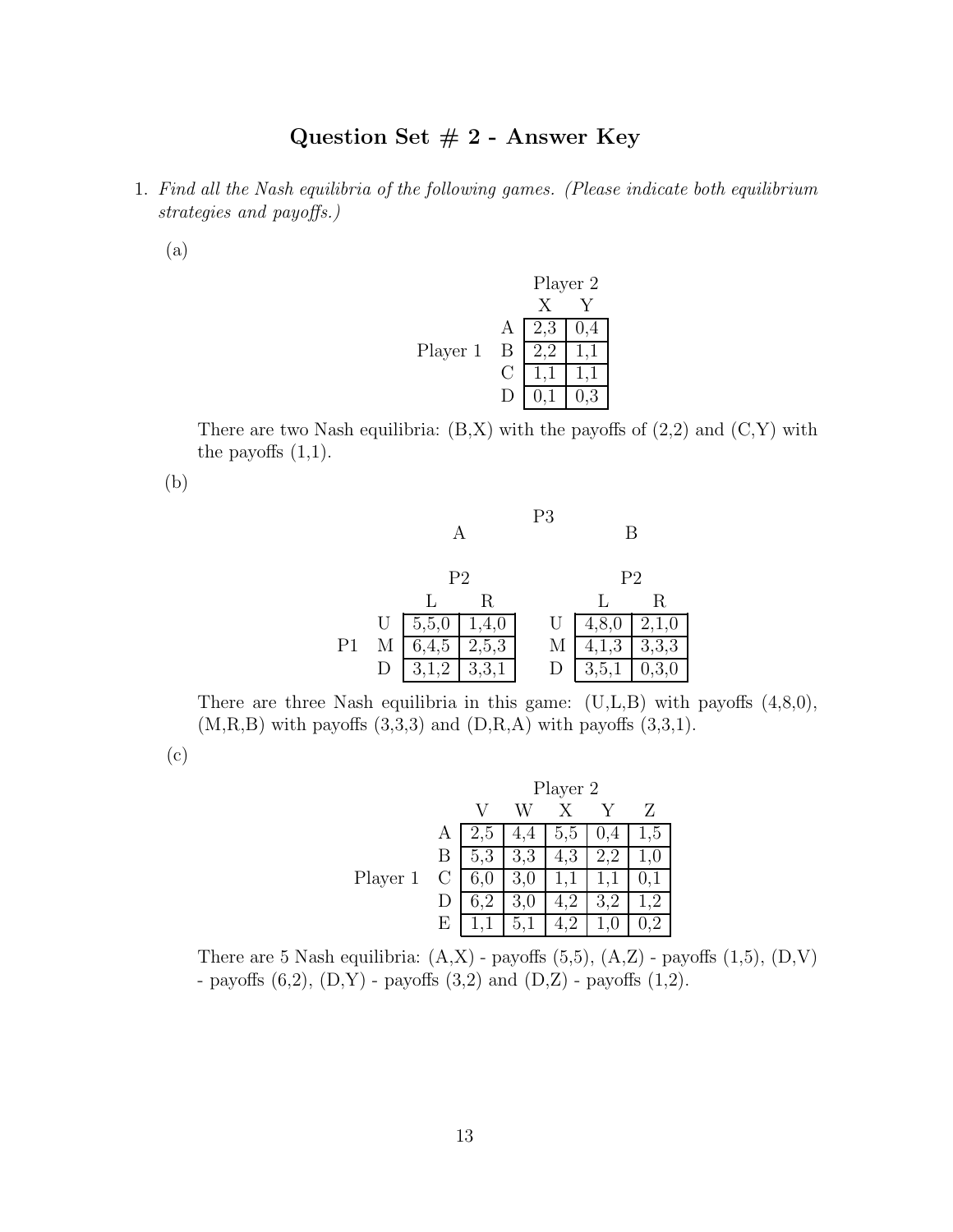2. Recall that we obtained the following extensive form game for the "throwing the payoff" scenario in question set 1:



(a) Find the equivalent strategic game of this extensive form game.

The strategy of player 1 must specify what he is going to do at the initial node and each of the two subgames (so it consists of three moves). Strategy of player 2 specifies his moves in each of the subgames.

|          |            | Player 2 |     |     |             |  |  |
|----------|------------|----------|-----|-----|-------------|--|--|
|          |            | LL       | -R  | RL  | $_{\rm RR}$ |  |  |
|          | TUU        | 3,2      | 3,2 | 0,1 | 0,1         |  |  |
|          | TUD        | 3,2      | 3,2 | 0,1 | 0,1         |  |  |
|          | TDU        | 0,1      | 0,1 | 1,4 | 1,4         |  |  |
| Player 1 | TDD        | 0,1      | 0,1 | 1,4 | 1,4         |  |  |
|          | NUU        | 4,2      | 1,1 | 4,2 | 1,1         |  |  |
|          | <b>NUD</b> | 1,1      | 2,4 | 1,1 | 2,4         |  |  |
|          | <b>NDU</b> | 4,2      | 1,1 | 4,2 | 1,1         |  |  |
|          |            |          | 2,4 | 1,1 | 2,4         |  |  |

(b) Iteratively eliminate the dominated strategies in the strategic game you obtained in part a. (Here at each step eliminate as many strategies as you can.) Indicate the order of the elimination. Eventually two strategy-profiles (i.e. two cells in the strategic game) will survive. Which ones? What are their payoffs? First observe that strategies TDU and TDD are both dominated by NUU (and also by NDU) for Player 1, so one can eliminate them both: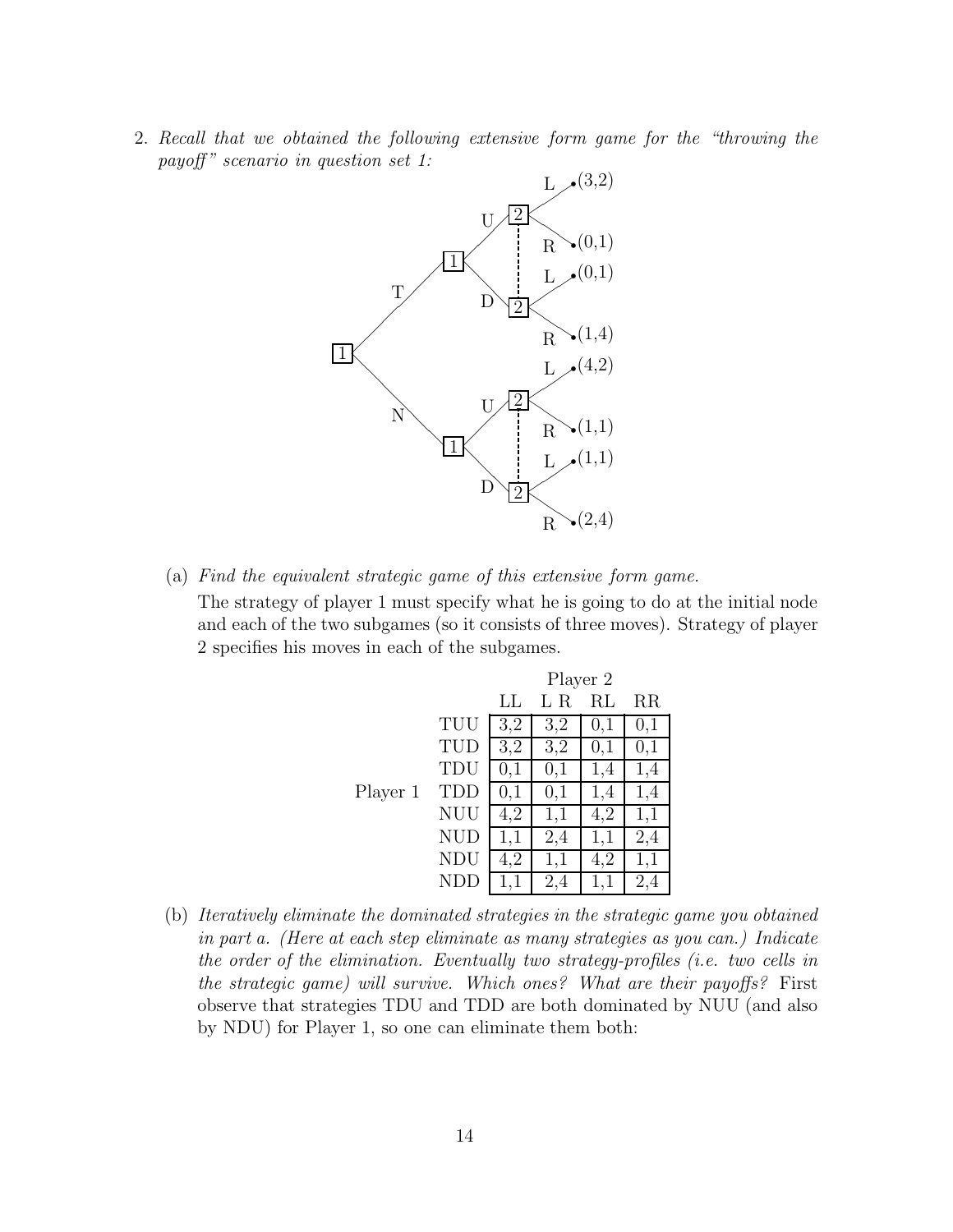|            | LL  | LR  | RL  | $_{\rm RR}$ |
|------------|-----|-----|-----|-------------|
| TUU        | 3,2 | 3,2 | 0,1 | 0,1         |
| TUD        | 3,2 | 3,2 | 0,1 | 0,1         |
| NUU        | 4,2 | 1,1 | 4,2 | 1,1         |
| <b>NUD</b> | 1,1 | 2,4 | 1,1 | 2,4         |
| <b>NDU</b> | 4.2 | 1,1 | 4.2 | 1,1         |
| <b>NDD</b> |     | 2,4 |     | 2.4         |

Now one can see that Player 2's strategy RL is dominated by LL and that strategy RR is dominated by LR:

|                   | LL  | LR  |
|-------------------|-----|-----|
| $_{\mathrm{TUU}}$ | 3,2 | 3,2 |
| TUD               | 3,2 | 3,2 |
| NUU               | 4,2 | 1,1 |
| NUD               | 1,1 | 2,4 |
| NDU               | 4,2 | 1,1 |
| NDD               | 1,1 | 2.4 |

In the remaining game NUD and NDD are dominated by TUU (and TUD) for Player 1, and after eliminating them LL dominates LR for Player 2 so that we can also remove LR:

|     | LL. |
|-----|-----|
| TUU | 3.2 |
| TUD | 3.2 |
| NUU | 4,2 |
| NDU |     |

now Player 1 will never choose to play TUU or TUD because they are dominated by both NUU and NDU and we are left with:

| NHH | 4 Z |
|-----|-----|
| NDU |     |

so the surviving strategy profiles are (NUU, LL) and (NDU, LL) and they both offer payoffs of  $(4,2)$ .

#### 3. Consider the following extensive form game:

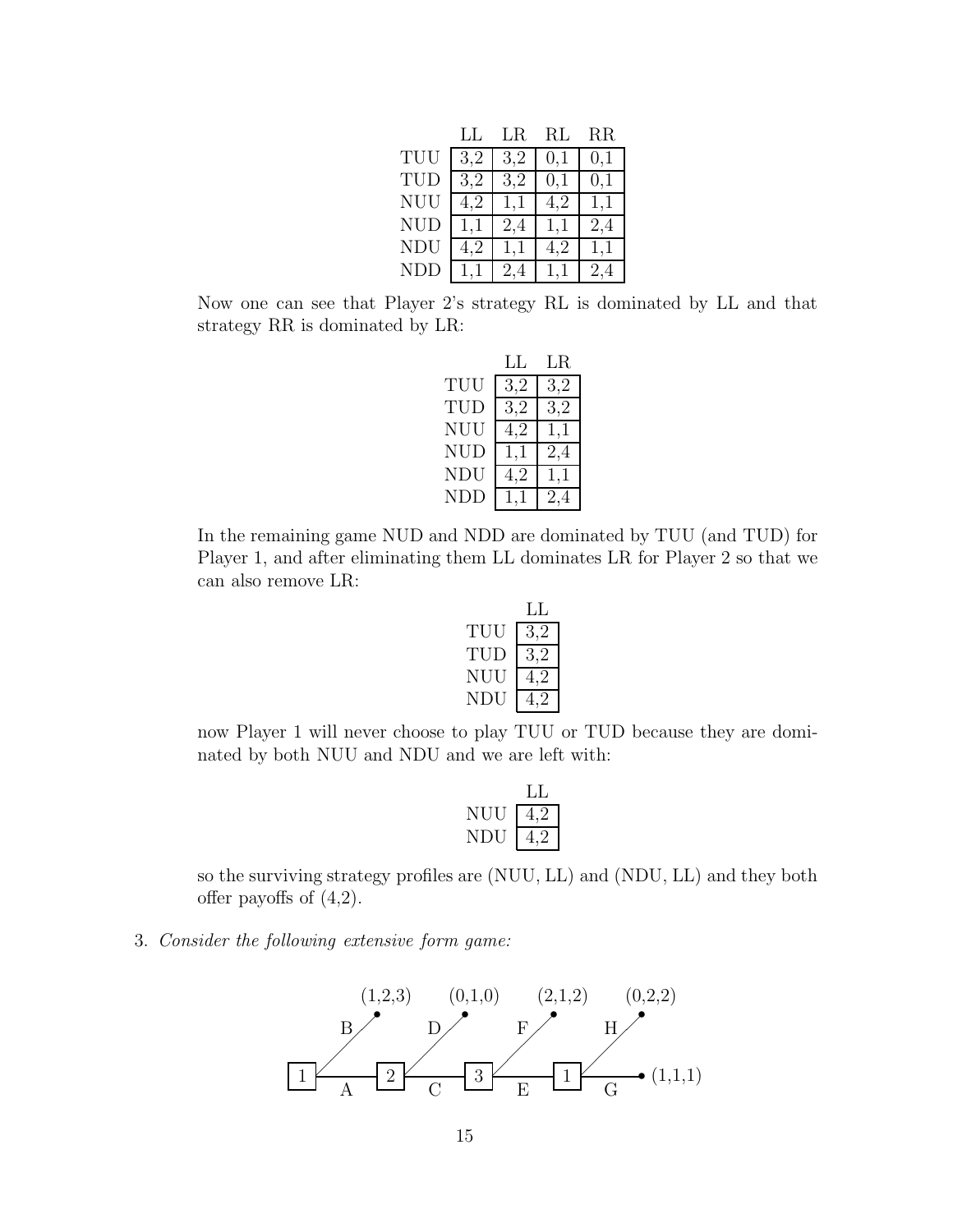(a) Find its equivalent strategic form game.



(b) Find all its Nash equilibria using the equivalent strategic form game. (Please give equilibrium strategies as well as payoffs.)

There are a number of Nash equilibria:

- 1. (AG,C,F) payoffs (2,1,2)
- 2. (AH,C,F) payoffs (2,1,2)
- 3. (BG,C,E) payoffs (1,2,3)
- 4. (BG,D,E) payoffs (1,2,3)
- 5. (BH,C,E) payoffs (1,2,3)
- 6. (BH,D,E) payoffs (1,2,3)
- 7. (BG,D,F) payoffs (1,2,3)
- 8. (BH,D,F) payoffs (1,2,3)
- (c) Find all its subgame perfect Nash equilibria. (As always, provide strategies as well as payoffs.) Are there any Nash equilibria that are not subgame perfect? If so, which ones?

To find the subgame perfect equilibria we can just use the backward induction (because it's a sequential game). In the last stage, player 1 will always choose G (it gives a higher payoff than H) — it also means that Nash equilibria  $2,5,6$ and 8 are not subgame perfect. Given this information, player 3 prefers F to E (F offers payoff of 2, E pays 1) — thus also equilibria 3 and 4 are not subgame perfect. Now player 2 is indifferent between C and  $D$  — each of them pays 1. So we need to consider two cases:

**Case 1** (Player 2 plays D): Player 1 chooses B in the first stage (the payoff is 1 instead of 0) - and this is one of the subgame perfect Nash equilibria: (BG, D, F) with payoffs  $(1,2,3)$ .

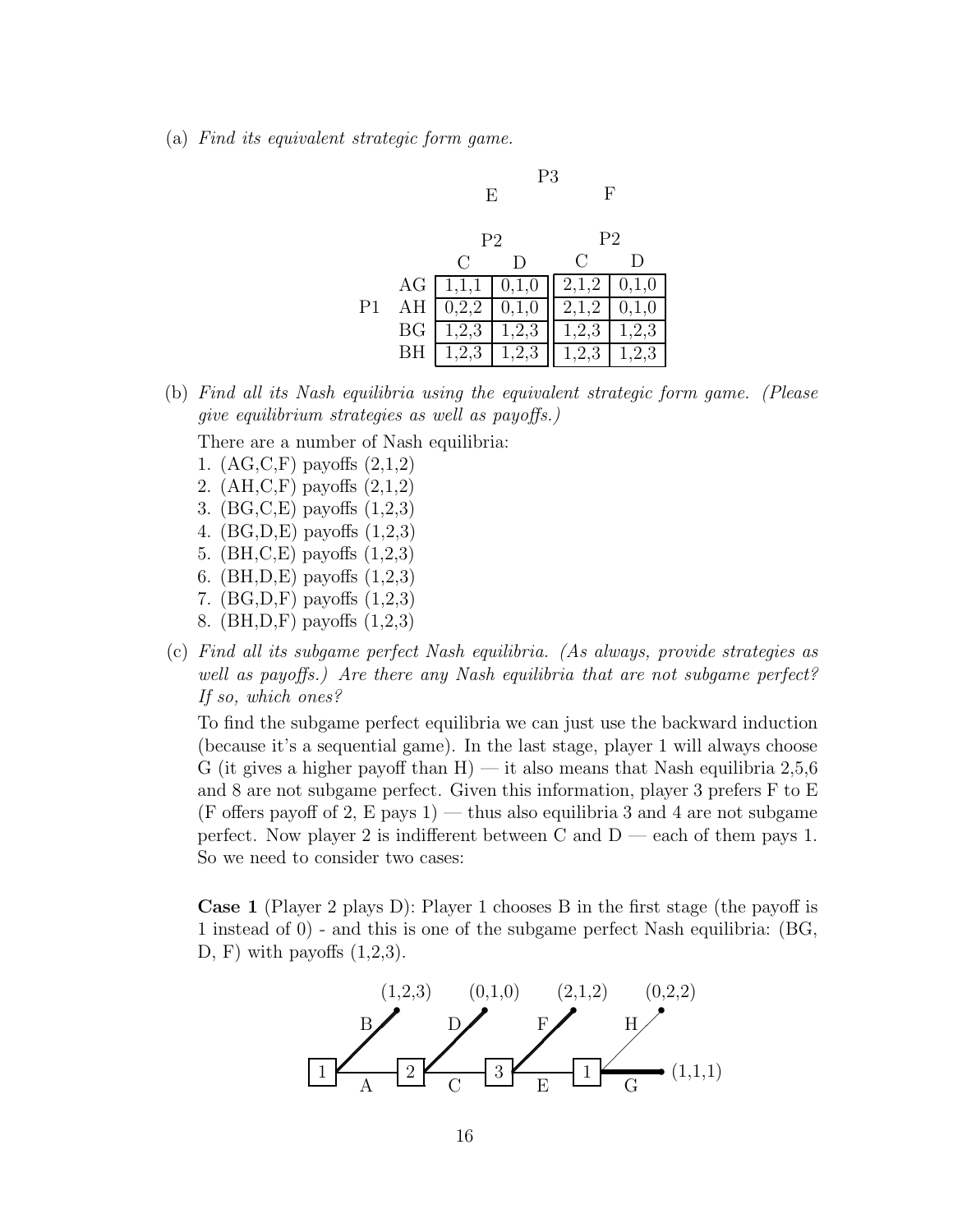**Case 2** (Player 2 plays C): Then Player 1 decides to play  $A$  — payoff is 2 (because game ends with move F), playing B instead would pay only 1. This is the second subgame perfect Nash equilibrium:  $(AG, C, F)$  with payoffs  $(2,1,2)$ .



As we can see not all of the Nash equilibria are subgame perfect. Equilibria 2,3,4,5,6 and 8 (found in part b of the problem) are not equilibria in every subgame so they don't satisfy the definition of subgame perfection.

4. Find all the subgame perfect Nash equilibria of the following games. Please give equilibrium strategies as well as payoffs.



There is only one subgame (other than the entire game). It may be represented in the strategic form as:

Player 2  
\n
$$
\begin{array}{c|c}\n & L & R \\
\hline\nL & R & \\
\hline\nd & 1,1 & 6,0 \\
\hline\nd & 0,6 & 5,5\n\end{array}
$$

It is easy to see that in this game there is just one Nash equilibrium  $- (u,L)$ with payoffs  $(1,1)$ . In the first stage player 1 chooses between playing U (which will pay 1) and playing D which will lead to the subgame discussed above, and (in a subgame perfect Nash equilibrium) will also pay 1. So he is indifferent between the two and hence each choice leads to the Nash equilibrium. Thus there are two subgame perfect Nash equilibria: (Uu, L) and (Du,L) with payoffs of  $(1,1)$  each.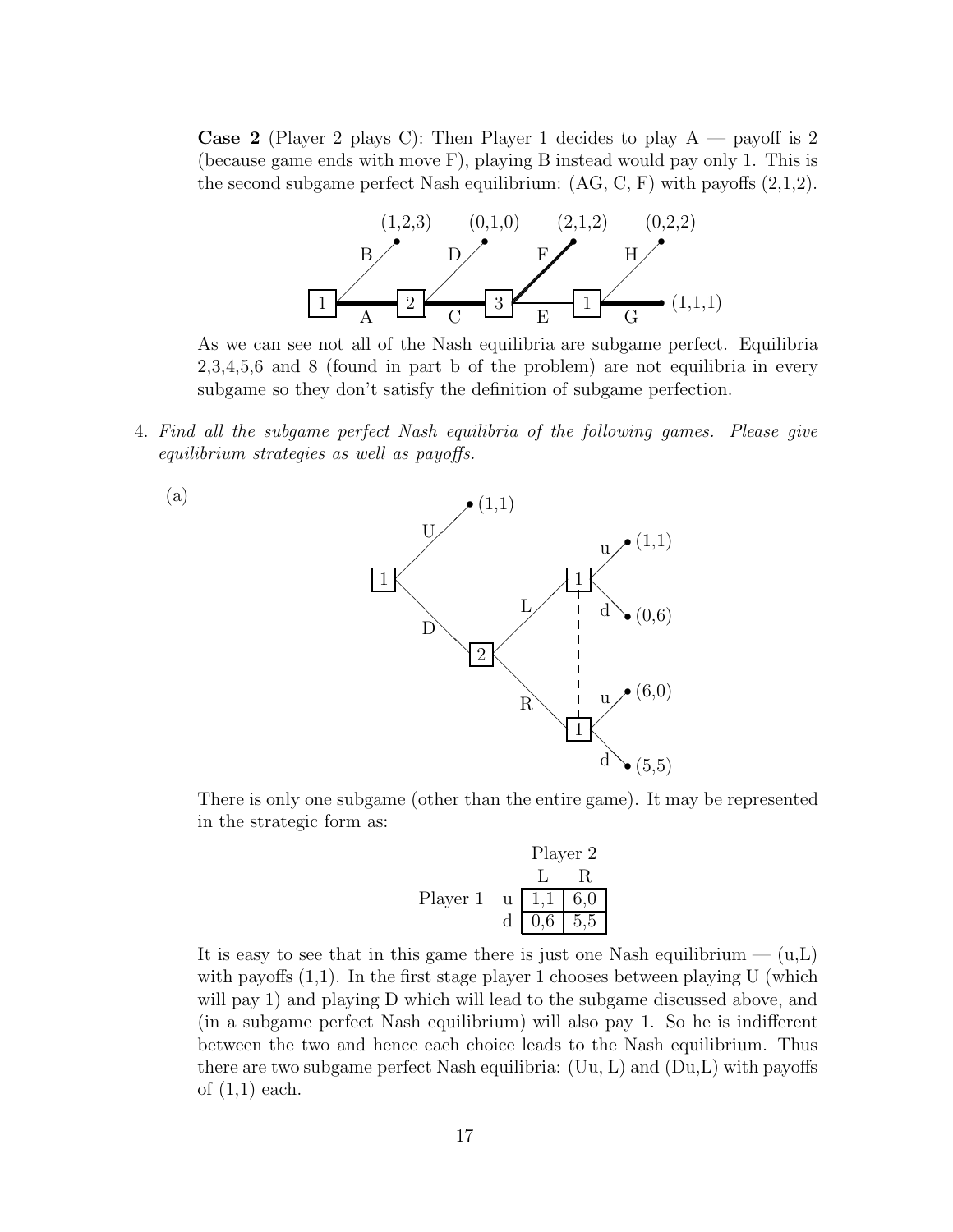

Let's begin with finding Nash equilibria in all of the subgames. In the upper subgame (following player 1's move A) there are two Nash equilibria:  $(W,Y)$ and  $(X,Z)$ . In the lower one, there is just one equilibrium -  $(U,L)$ . In a subgame perfect equilibrium players' moves form a Nash equilibrium in every subgame. Therefore we need to consider two cases:

-

R

**Case 1** ((W,Y) played in the upper subgame and (U,L) played in the lower subgame): In this case Player 1 will get a payoff of 2 whether he (or she) plays A or B. Therefore both are Nash equilibria and hence we have the following 2 subgame perfect Nash equilibria for this case:

• (AWU,L,Y) with a payoff  $(2,1,1)$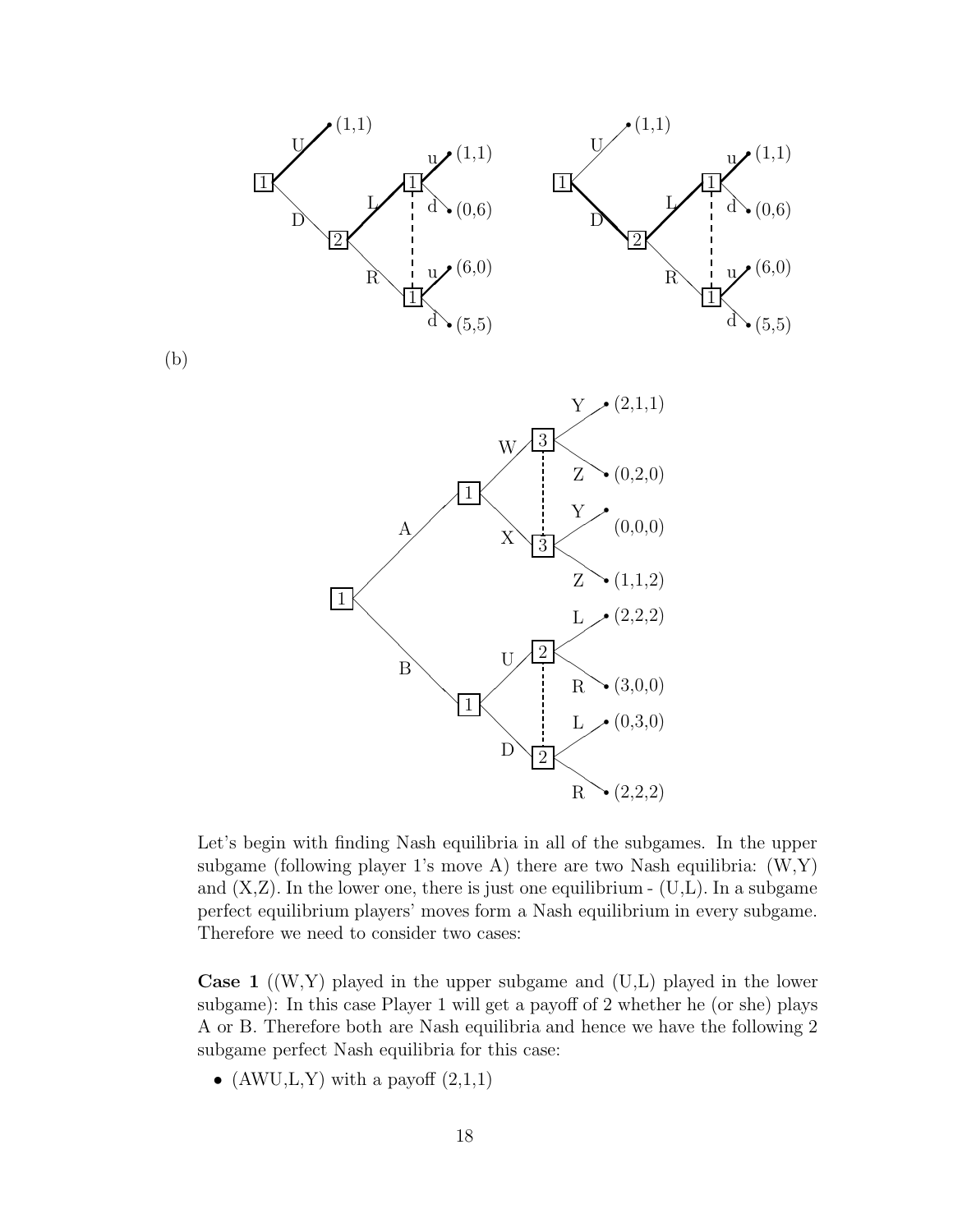• (BWU,L,Y) with a payoff  $(2,2,2)$ 



**Case 2** ((X,Z) played in the upper subgame and (U,L) played in the lower subgame): In this case Player 1 will get a payoff of 1 by choosing A and a payoff of 2 by choosing B. Therefore the unique Nash equilibrium in this case is B and we have only one subgame perfect Nash equilibrium for this case. It is

•  $(BXU,L,Z)$  with a payoff  $(2,2,2)$ 

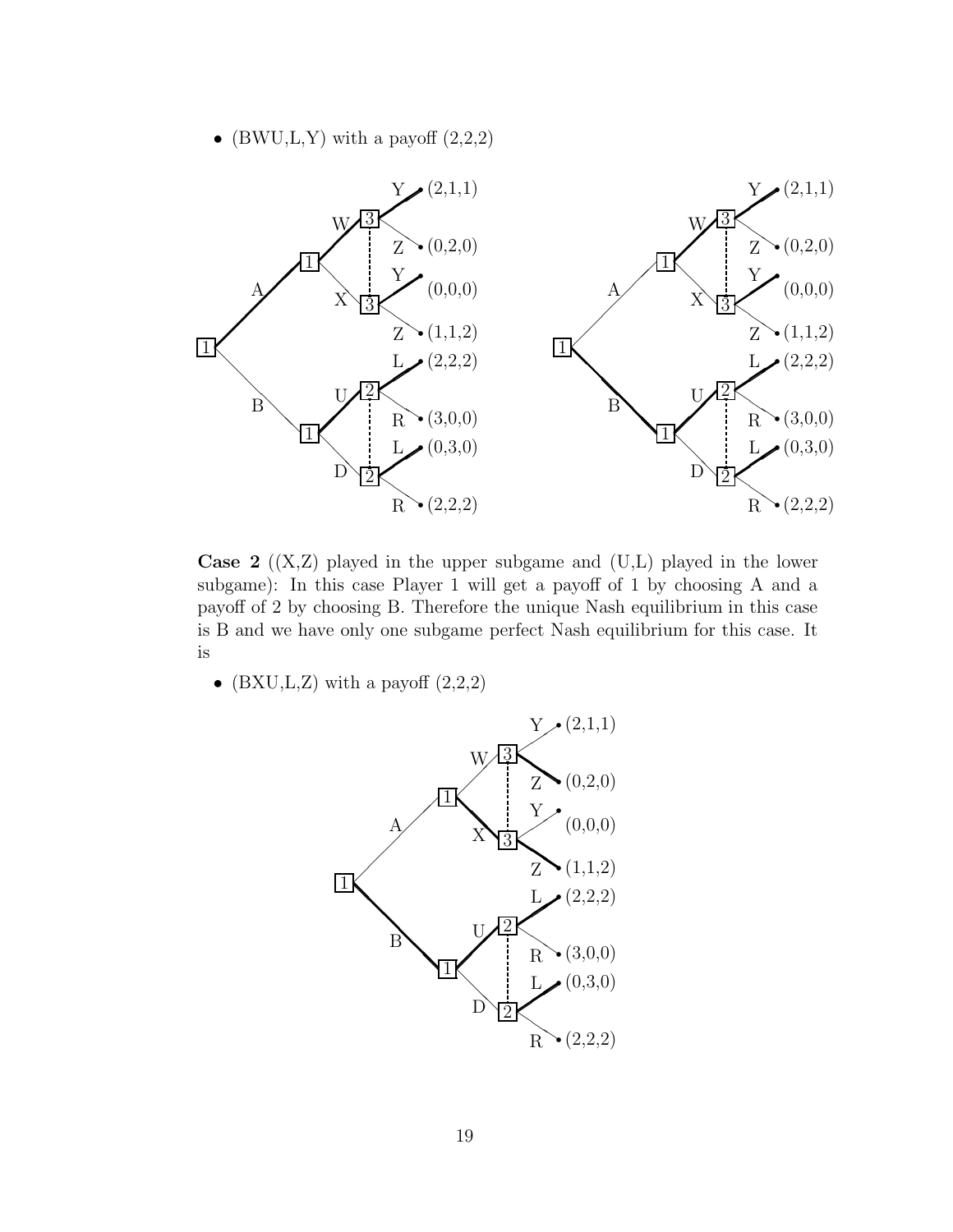- 1. Find the mixed strategy Nash equilibrium of the following games.
	- (a)

(b)

| Player 1 | U<br>D | Player 2<br>L<br>$\beta$<br>5,1 | R<br>9,2<br>6,7 |  |
|----------|--------|---------------------------------|-----------------|--|
| Player 1 | U      | Player 2<br>3,5                 | R               |  |

(c)

|          |   | Player 2 |     |    |
|----------|---|----------|-----|----|
|          |   |          |     | R. |
|          | u | 1,2      | 4,3 |    |
| Player 1 | m | 0,3      |     |    |
|          | d |          |     |    |

2. You are a member of a three person committee that must choose one outcome from the list (A,B,C,D). Suppose the rankings are:

| You    | Voter 2 Voter 3 |           |
|--------|-----------------|-----------|
|        | I)              |           |
| B      | ( )             | B         |
| $\Box$ | А               | $\vert$ ) |
|        | R               |           |

Which of the following procedures would you prefer to see implemented if everyone is sophisticated? (Please show your work.)

- (a) First A vs. B, next C vs. D, and finally the two winners vs. each other.
- (b) First A vs. B, next the winner vs. C, and finally the survivor vs. D.
- (c) First A vs. D, next B vs. C, and finally the two winners vs. each other.
- (d) First D vs. C, next the winner vs. B, and finally the survivor vs. A.

(Note that at each vote the winner is determined by the majority rule.)

3. (a) Consider the following voting problem: There are four alternatives A, B, C, D, and five voters with the following rankings: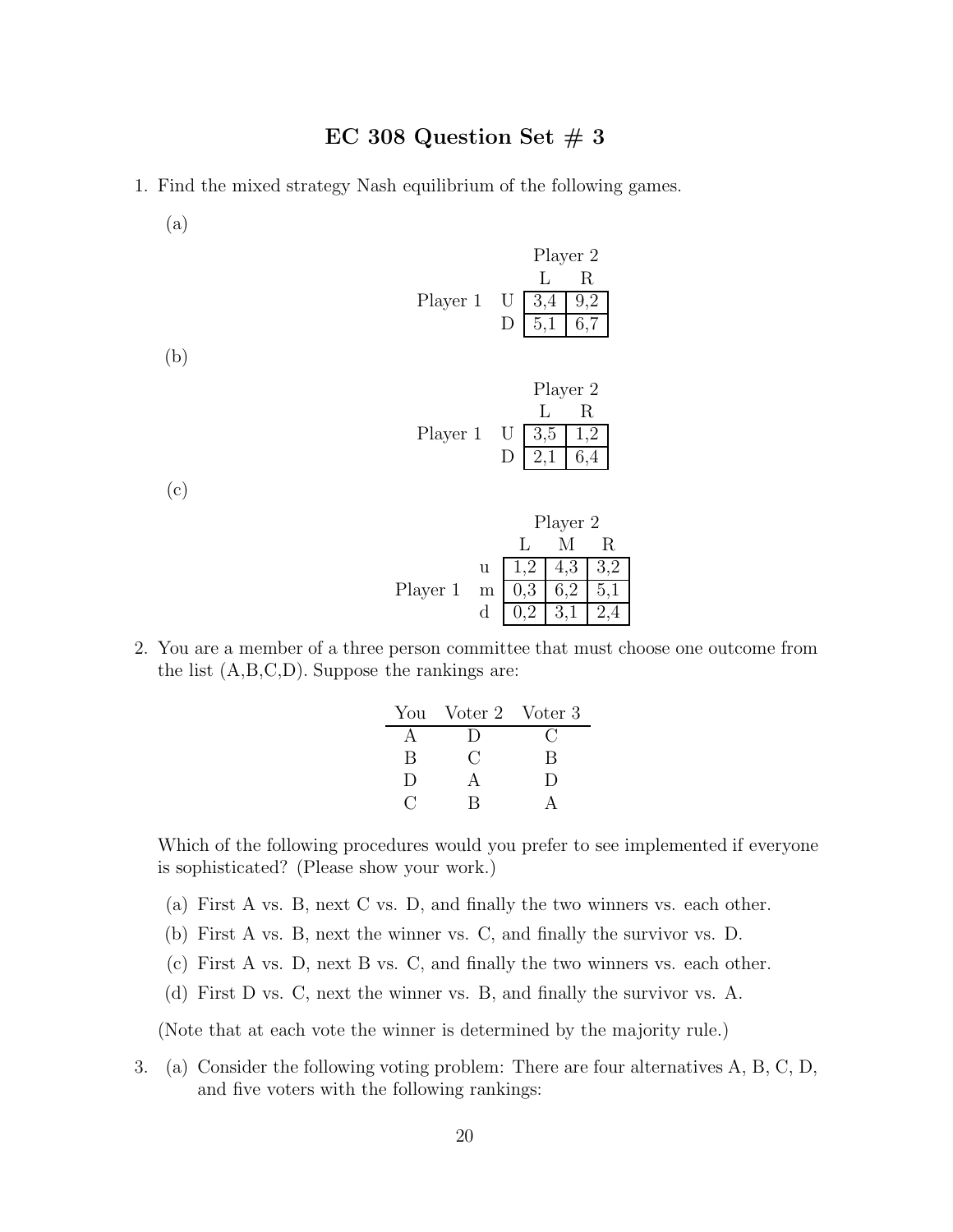|  | Voter 1 Voter 2 Voter 3 Voter 4 Voter 5 |  |
|--|-----------------------------------------|--|
|  |                                         |  |
|  |                                         |  |
|  |                                         |  |
|  |                                         |  |

The order of the voting is such that, first A competes against B, next C competes against D, and finally the two winners compete to determine the final outcome. (At each step the winner is determined by the majority rule.) Find the final outcome if voters 1 and 2 are sophisticated voters and the rest of the voters are sincere voters. Clearly indicate the vote of each voter in the first two round of votes (i.e. the vote between  $A/B$  and the two votes between  $C/D$ ).

(b) Consider the following voting problem: There are five alternatives A, B, C, D, E and five voters with the following rankings:

|        |                  |                | Voter 1 Voter 2 Voter 3 Voter 4 Voter 5 |  |
|--------|------------------|----------------|-----------------------------------------|--|
| Н)     |                  |                |                                         |  |
|        | $\mathfrak{c}$ : |                | R                                       |  |
| R      | R                |                |                                         |  |
| $\cap$ |                  | $\mathfrak{C}$ | Н,                                      |  |
|        | н.               | н:             |                                         |  |

The voting procedure is as follows:

- Round 1: A vs. B
- Round 2:
	- **–** if A is the winner of Round 1 then A vs. C
	- **–** if B is the winner of Round 1 then B vs. D
- Round 3: the winner of Round 2 vs. E

Find the final outcome if voters 1, 2 and 3 are sophisticated voters and the rest of the voters are sincere voters. Clearly indicate the vote of each voter in the first two round of votes (i.e. the votes between  $A/B$ ,  $A/C$ , and  $B/D$ ).

4. The success of a project depends on the effort level of a worker. In case of success the revenues will be \$400,000 whereas in case of no-success the revenues will be \$0. The worker can provide a low effort level or a high effort level. The effort level cannot be observed by the principal. The worker requires an expected salary of \$60,000 to provide the low effort level and an expected salary of \$80,000 to provide the high effort level. The success probabilities for the project are 40% in case of low effort level and 80% in case of high effort level. What should be the minimum bonus (that is awarded in addition to the base salary in case of success) and the base salary for the worker so that the worker has the incentives to provide the high effort level?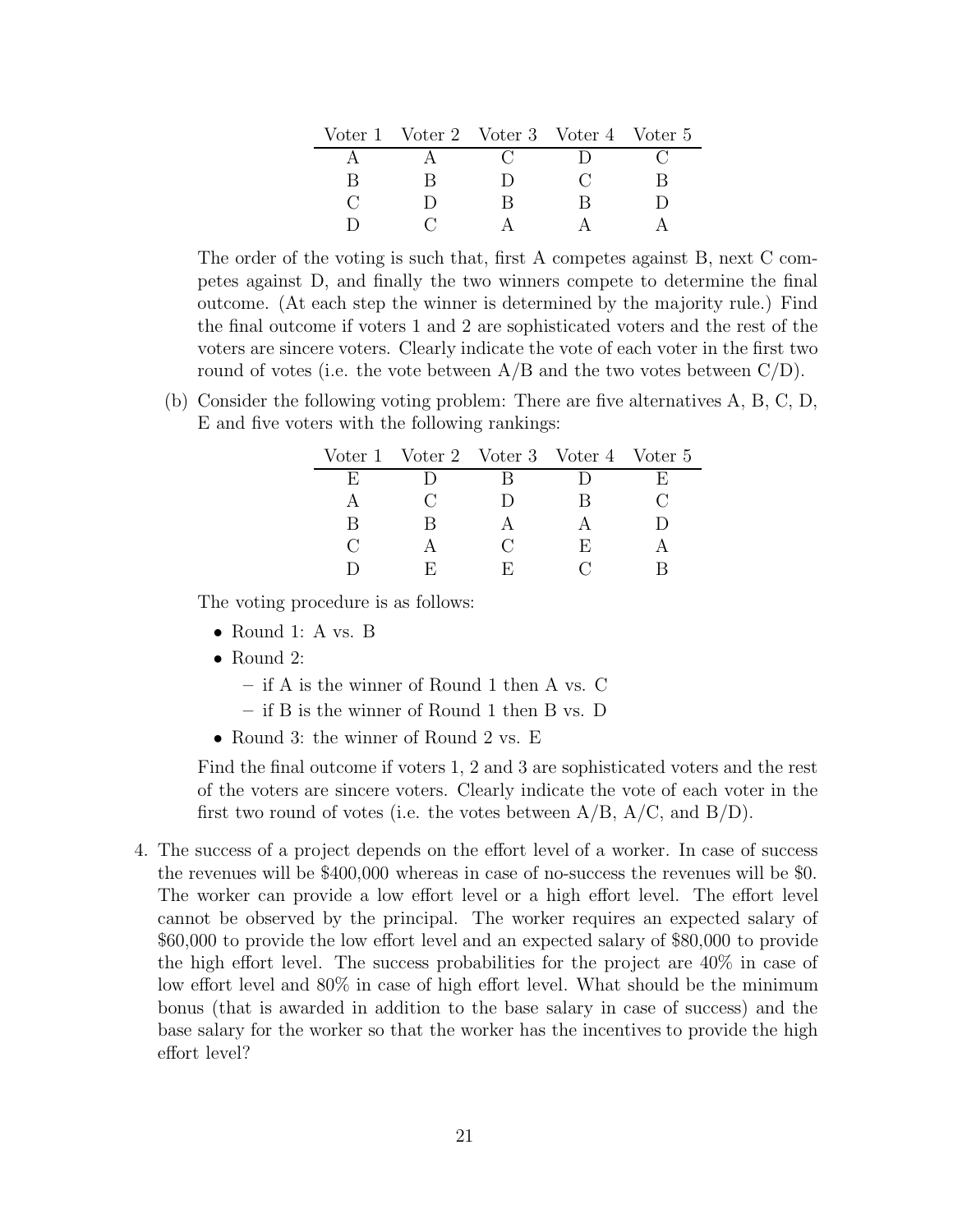## **Question Set # 3 - Answer Key**

- 1. Remember that a player should be indifferent between the strategies he/she is mixing.
	- (a)

Player 2  
\n
$$
q (1-q)
$$
\n
$$
L R
$$
\nPlayer 1  
\n
$$
Q
$$
\n
$$
U 3,4 9,2
$$
\n
$$
(1-p)
$$
\n
$$
D 5,1 6,7
$$

Both players should be indifferent between their two strategies:

Player 1: 
$$
E(U) = E(D) \Rightarrow 3q + 9 \times (1 - q) = 5q + 6 \times (1 - q) \Rightarrow 5q = 3 \Rightarrow
$$
  
\n $q = 3/5,$   
\nPlayer 2:  $E(L) = E(R) \Rightarrow 4p + (1 - p) = 2p + 7 \times (1 - p) \Rightarrow 8p = 6 \Rightarrow p = 3/4.$ 

Therefore Player 1 plays U with 3/4 probability and D with 1/4 probability (or simply  $3/4U+1/4D$ ), and Player 2 plays L with  $3/5$  probability and R with  $2/5$  probability  $(3/5L+2/5R)$  at mixed strategy Nash equilibrium.

(b)

Player 2  
\n
$$
\begin{array}{c}\n\text{Player 2} \\
q \quad (1-q) \\
L \quad R \\
\text{Player 1} \\
q \quad p \quad U \quad 3,5 \quad 1,2 \\
(1-p) \quad D \quad 2,1 \quad 6,4\n\end{array}
$$

Both players should be indifferent between their two strategies:

Player 1: 
$$
E(U) = E(D) \Rightarrow 3q + (1-q) = 2q + 6 \times (1-q) \Rightarrow 6q = 5 \Rightarrow q = 5/6,
$$
  
Player 2:  $E(L) = E(R) \Rightarrow 5p + (1-p) = 2p + 4 \times (1-p) \Rightarrow 6p = 3 \Rightarrow p = 1/2.$ 

Therefore Player 1 plays  $(1/2U+1/2D)$ , and Player 2 plays  $(5/6L+1/6R)$  at mixed strategy Nash equilibrium.

(c) Recall that only the strategies that survive iterated elimination of dominated strategies can be played at a mixed strategy Nash equilibrium.

|          |     | Player 2 |                |     |
|----------|-----|----------|----------------|-----|
|          |     |          |                |     |
|          | u – | $1,2$    | 4,3            | 3,2 |
| Player 1 | m   | 0,3      | 6.2            | 5,1 |
|          |     |          | $\sqrt{3,1}$ 1 | 2,4 |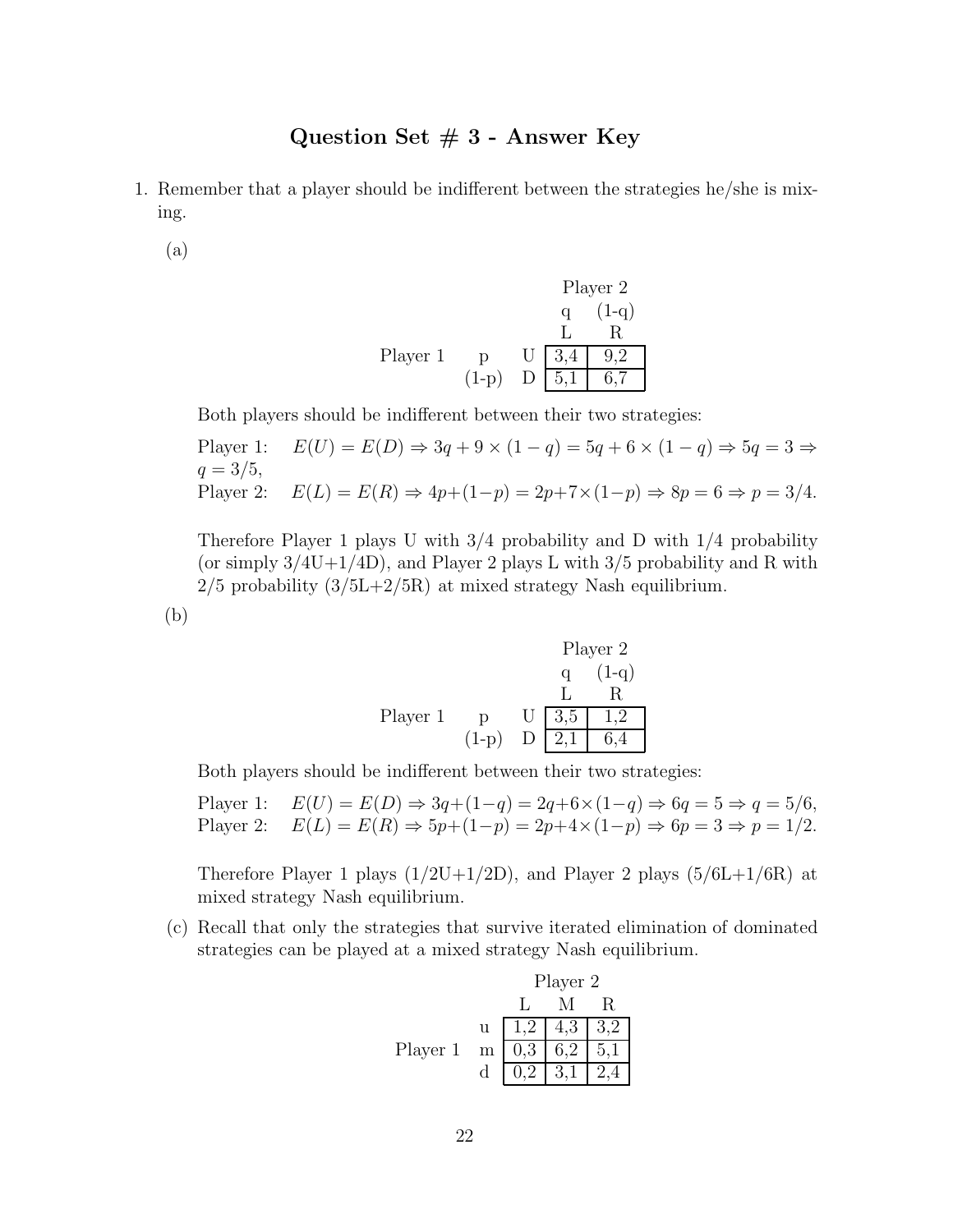In this game strategy d is dominated for Player 1 and once it is eliminated strategy R is dominated for Player 2. Now we can easily find the mixed strategy Nash equilibrium:

|          |         |   |     | Player 2 |
|----------|---------|---|-----|----------|
|          |         |   |     | $(1-q)$  |
|          |         |   |     |          |
| Player 1 | D       | u | 1.2 | 4,3      |
|          | $(1-p)$ | m |     |          |

Both players should be indifferent between two remaining strategies:

Player 1:  $E(u) = E(m) \Rightarrow q + 4 \times (1 - q) = 6 \times (1 - q) \Rightarrow 3q = 2 \Rightarrow q = 2/3,$ <br>Player 2:  $E(L) = E(M) \Rightarrow 2p + 3 \times (1 - p) = 3p + 2 \times (1 - p) \Rightarrow 2p = 1 \Rightarrow$  $E(L) = E(M) \Rightarrow 2p + 3 \times (1-p) = 3p + 2 \times (1-p) \Rightarrow 2p = 1 \Rightarrow$  $p = 1/2$ .

Therefore Player 1 plays  $(1/2u+1/2m)$ , and Player 2 plays  $(2/3L+1/3M)$  at mixed strategy Nash equilibrium.

2. Let's first find the majority tournament and use it to find the sophisticated voting outcome of each voting procedure.

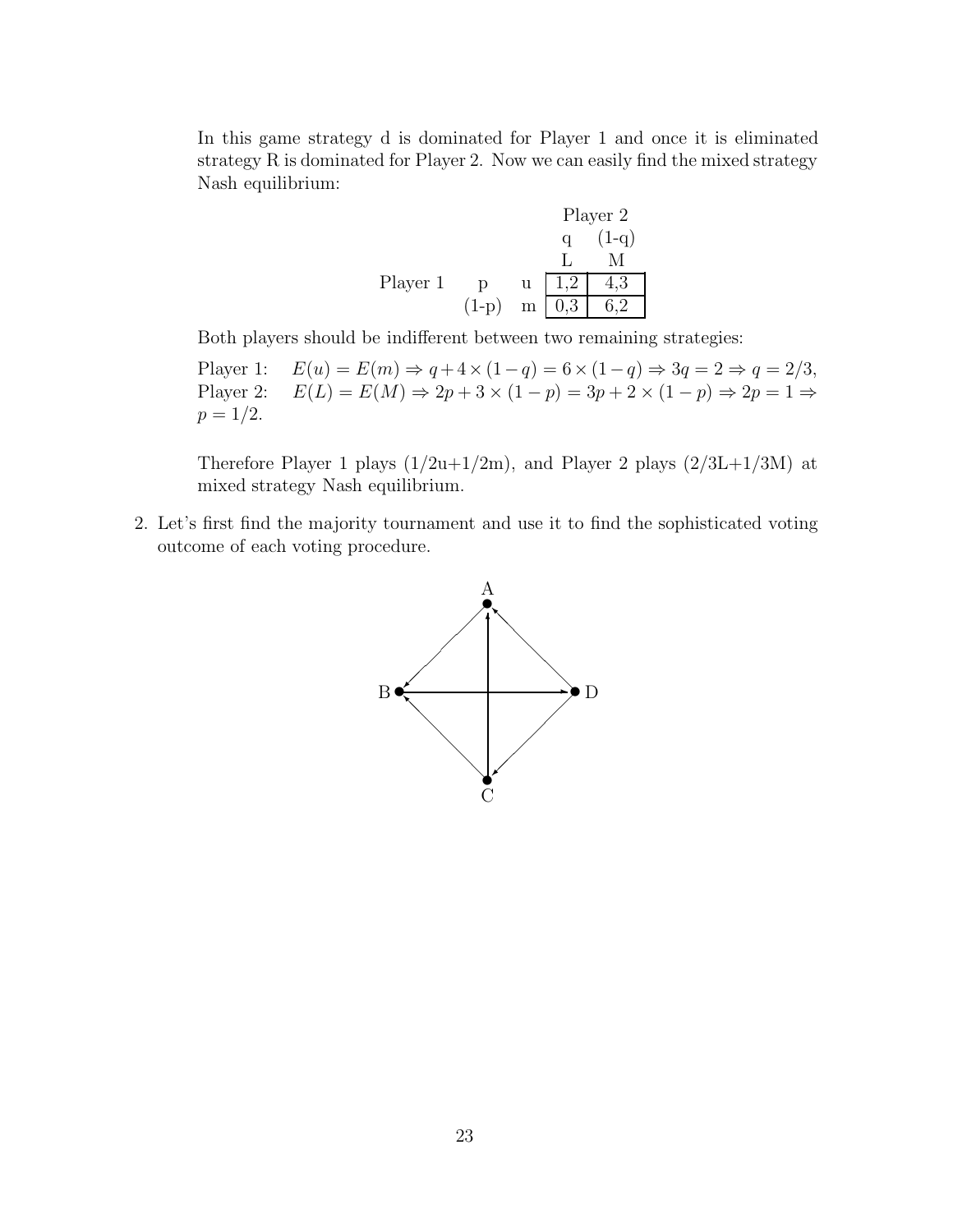

The sophisticated voting outcome is B in voting procedure b, C in voting procedure c, and D in voting procedures a and d. Therefore you would prefer voting procedure b.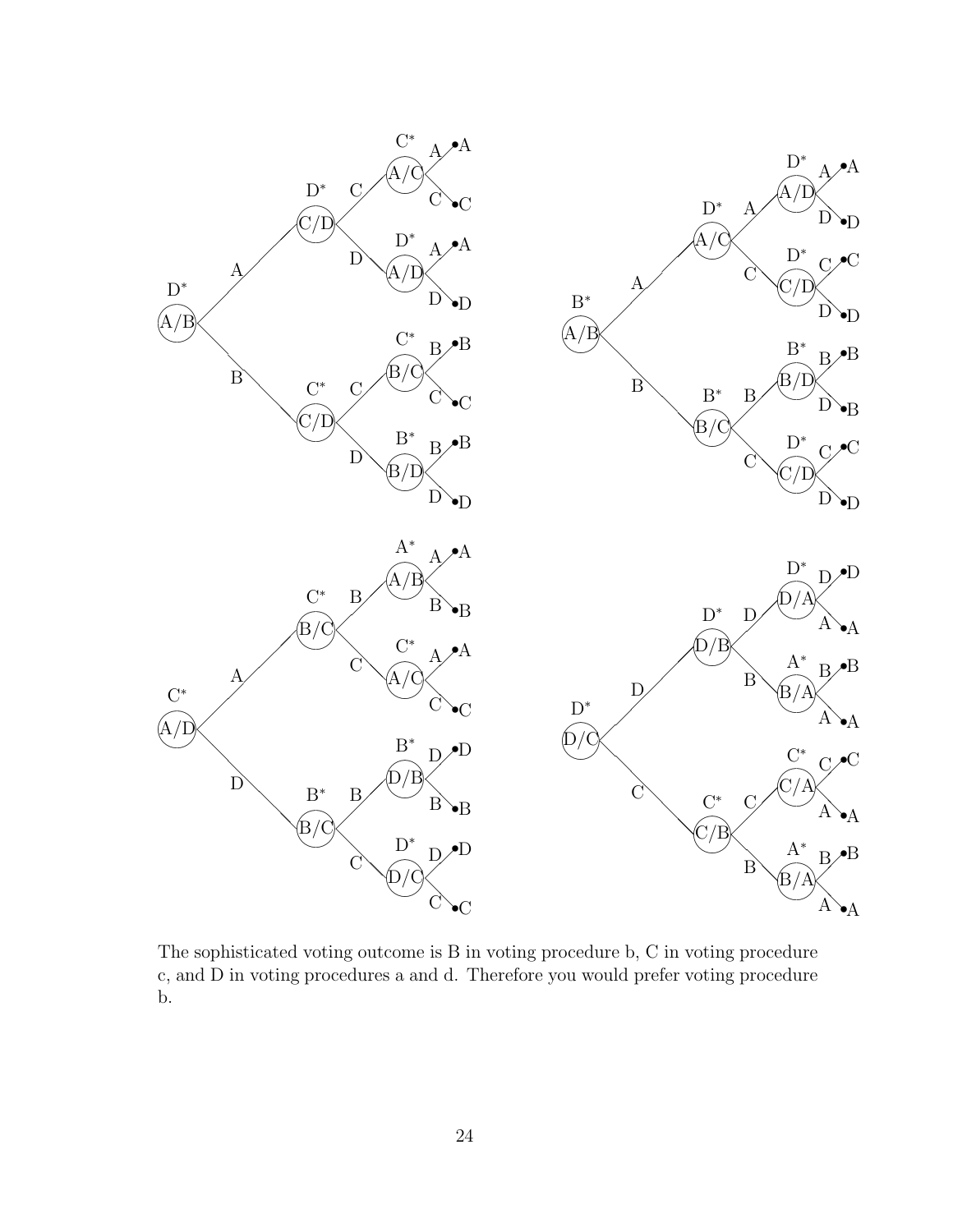(a) Let's start from the last round and move backwards to find the final outcome. Last Round:



In the last round both sincere and sophisticated agents vote sincerely. Therefore the winner of the vote A vs. C is the alternative C, the winner of the vote A vs. D is the alternative D, the winner of the vote B vs. C is the alternative C, and the winner of the vote B vs. D is the alternative B. Round 2:



Vote C/D (Top): Everybody views this vote as it is; C wins the vote and moreover this vote yields C as the eventual winner.

3.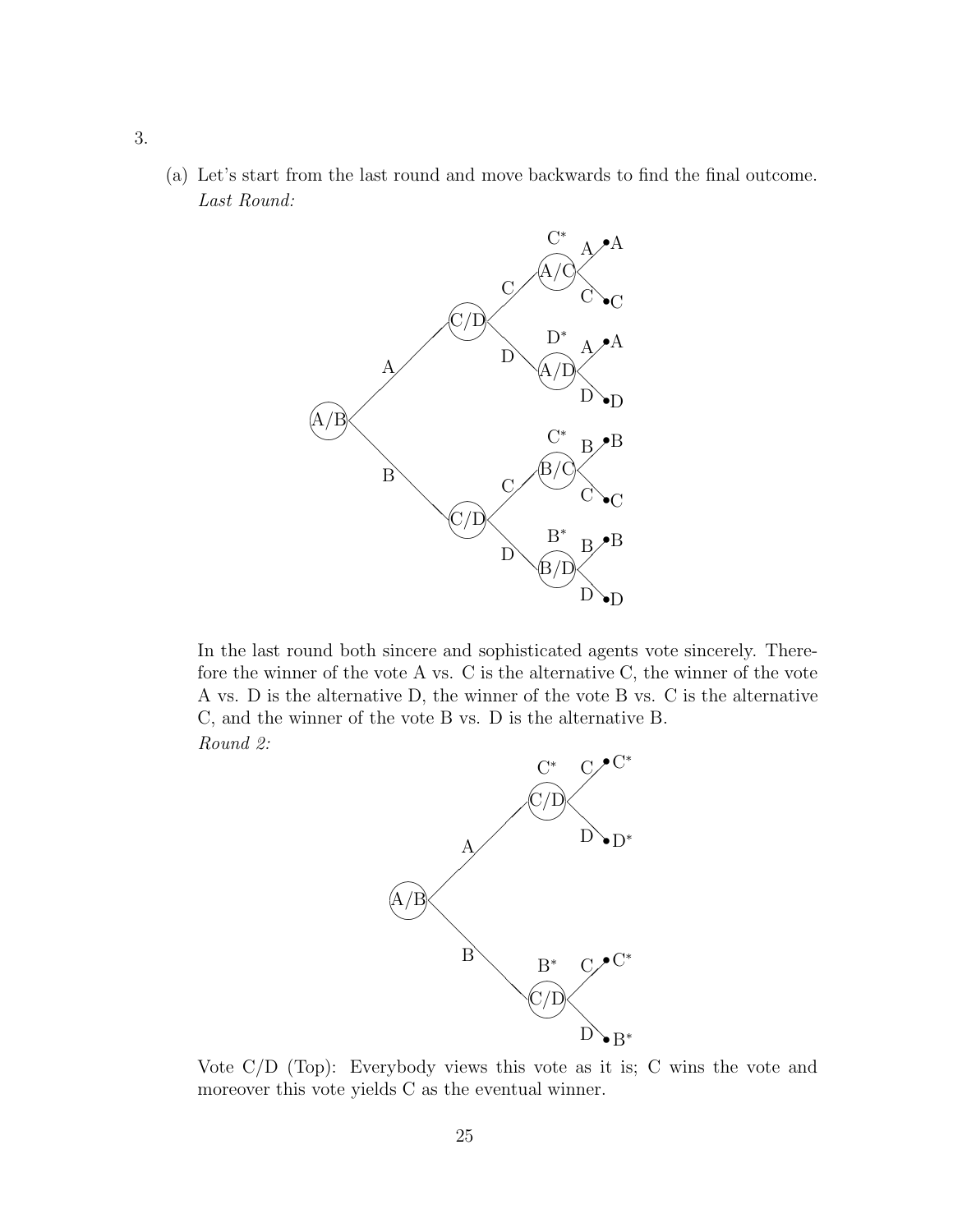Vote C/D (Bottom): Voters 1,2 view this vote as C/B whereas voters 3,4,5 view it as C/D. Voters 1 and 2 both prefer B to C and therefore they vote for D. Voters 3 and 5 both prefer C to D and therefore they vote for C. Voter 4 prefers D to C and therefore votes for D. D wins this vote and this vote eventually yields B as the eventual winner.

Round 1:



Vote  $A/B$ : Voters 1,2 view this vote as  $C/B$  whereas voters 3,4,5 view it as A/B. Voters 1 and 2 prefer B to C and therefore vote for B. Voters 3, 4, and 5 all prefer B to A and therefore they vote for B. Alternative B wins this vote and furthermore it is the eventual winner.

(b) Let's start from the last round and move backwards to find the final outcome. Last Round:



In the last round both sincere and sophisticated agents vote sincerely. Therefore the winner of the vote A vs. E is the alternative A, the winner of the vote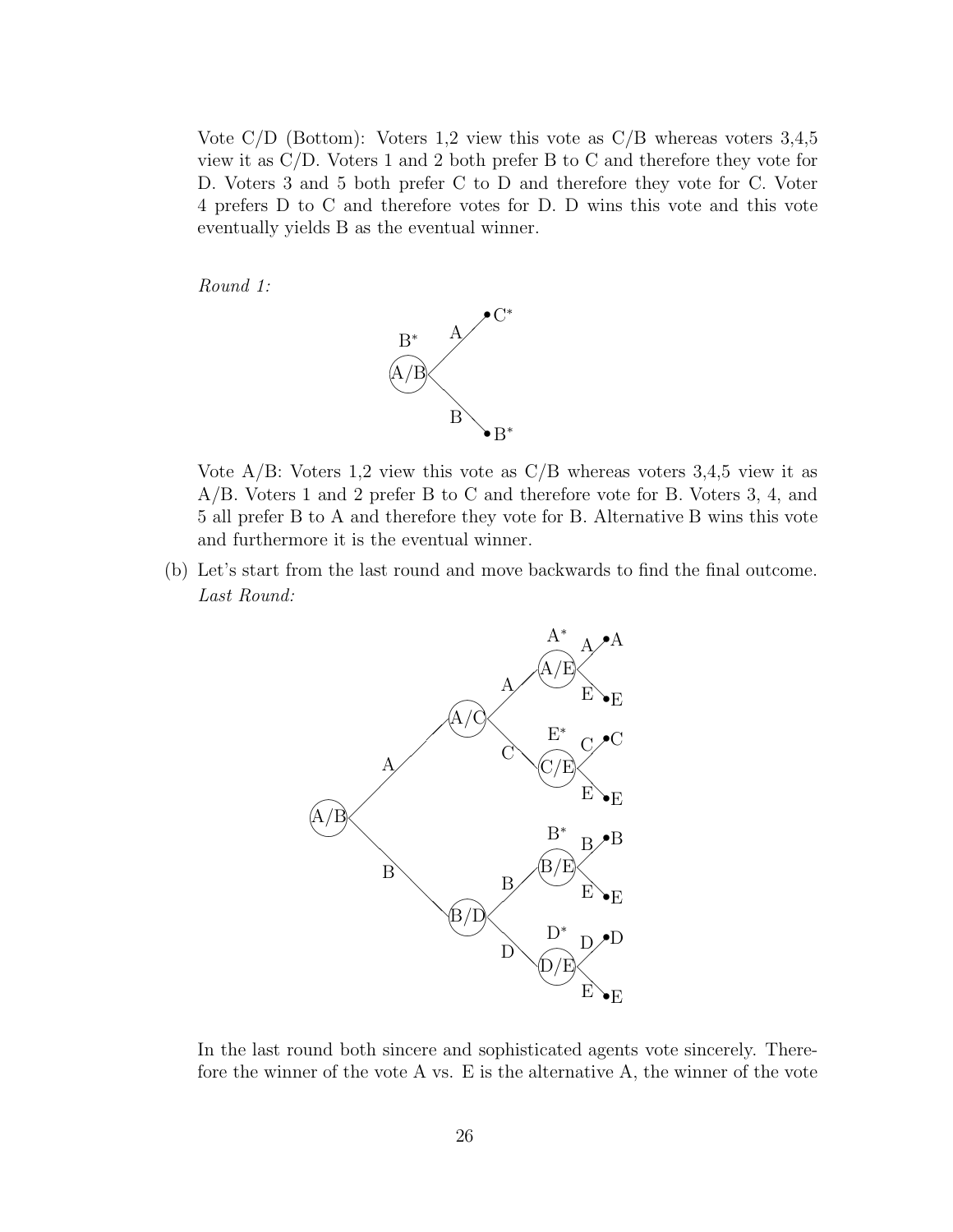C vs. E is the alternative E, the winner of the vote B vs. E is the alternative B, and the winner of the vote D vs. E is the alternative D. Round 2:



Vote  $A/C$ : Voters 1,2, and 3 view this vote as  $A/E$  whereas voters 4 and 5 view it as A/C. Voter 1 prefers E to A and therefore votes for C. Voters 2 and 3 both prefer A to E and therefore they vote for A. Voter 4 prefers A to C and therefore votes for A. Voter 5 prefers C to A and therefore votes for C. A wins this vote and this vote eventually yields A as the eventual winner.

Vote B/D: Everybody views this vote as it is; D wins the vote (voters 2, 4, and 5 vote for it) and moreover this vote yields D as the eventual winner. Round 1:



Vote  $A/B$ : Voters 1,2, and 3 view this vote as  $A/D$  whereas voters 4 and 5 view it as A/B. Voter 1 prefers A to D and therefore votes for A. Voters 2 and 3 prefer D to A and therefore vote for B. Voter 4 prefers B to A and votes for B. Voter 5 prefers A to B and votes for A. Alternative B wins this vote and it yields alternative D as the eventual winner.

4. The optimal contract is in the following form:

 $S_{\text{salary}} = \begin{cases} x & \text{in case the project is not successful} \\ y & \text{in case the project is successful} \end{cases}$  $x + y$  in case the project is succesful

We should find x and y. If the worker provides the low effort level his/her expected salary is  $0.4(x+y) + 0.6x = x+0.4y$ . If the worker provides the high effort level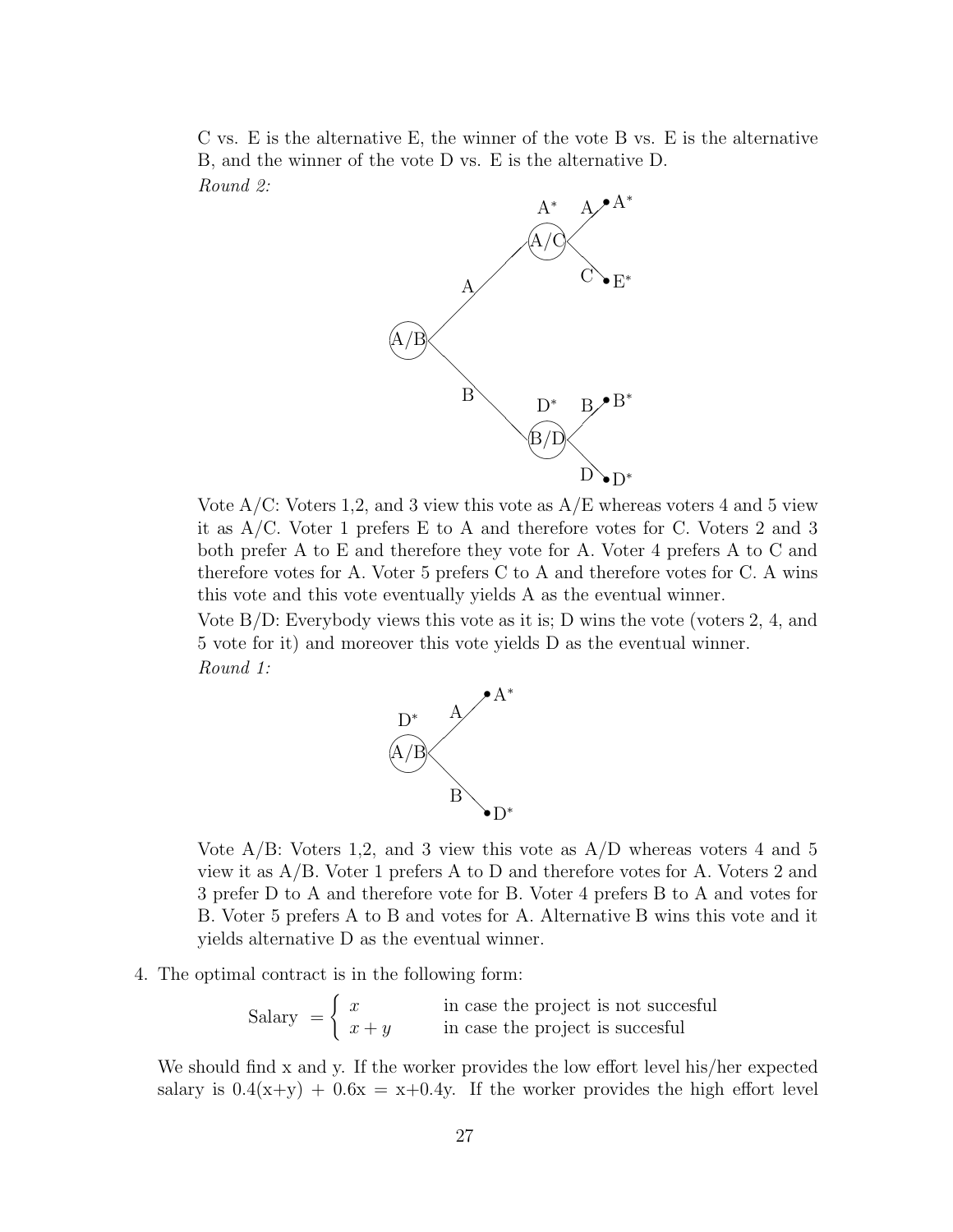his/her expected salary is  $0.8(x+y) + 0.2x = x+0.8y$ . Therefore the difference between his/her expected salaries from high and low effort is  $x+0.8y - (x+0.4y) =$ 0.4y. On the other hand the difference the worker requires to provide the high effort level is  $80,000-60,000 = 20,000$ . Therefore

$$
0.4y = 20,000 \Rightarrow y = 50,000.
$$

The bonus should be \$50,000. Next let's find the base salary? Recall that the expected salary for a high effort worker is \$80,000. Therefore

$$
0.8(x + 50,000) + 0.2x = 80,000 \Rightarrow x + 40,000 = 80,000 \Rightarrow x = 40,000.
$$

The base salary should be \$40,000. Therefore the optimal contract for the firm is as follows:

> Salary  $=$   $\begin{cases} 40,000 \\ 90,000 \end{cases}$ in case the project is not successful in case the project is successful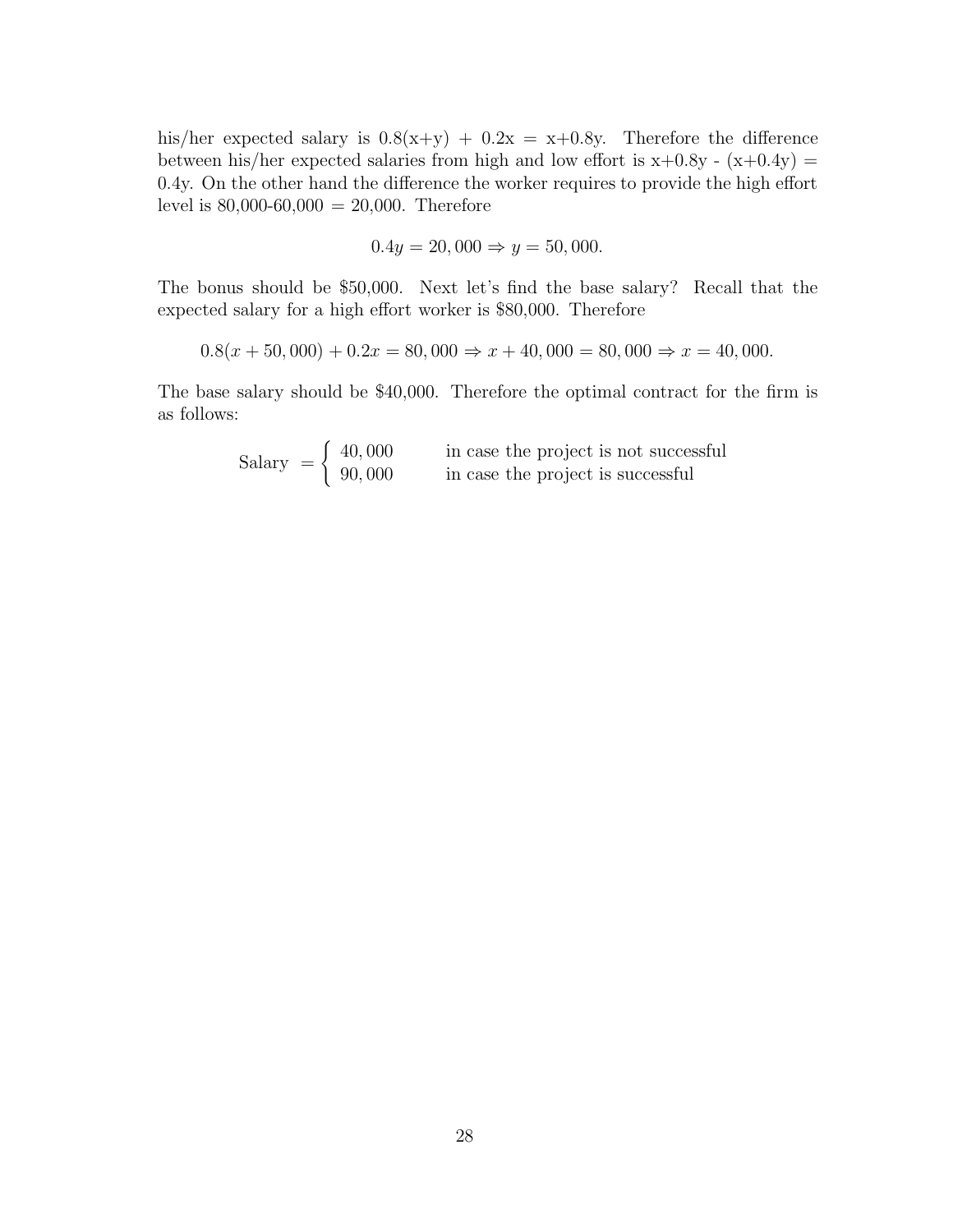## EC 308 Question Set  $\#$  4

- 1. After an accident three identical kidneys became available for transplantation as a result of the death of identical twins. (One of the kidneys was damaged.)
	- (a) Consider 4 patients who need kidney transplantation and who differ only in the time they waited for transplantation and the number of antigen matches they have with the available kidneys: Patient A waited for 4 years and has 3 antigen matches; patient B waited for 3 years and has 2 antigen matches; patient C waited for 2 years and has 2 antigen matches; and patient D waited for 1 year and has 4 antigen matches. Which patients receive the kidneys? Explain.
	- (b) Consider an alternative scenario: Suppose one of the twins died immediately and two kidneys became available. Who receives the kidneys among A, B, C, D? After a month (and after two kidney operations are carried out) the other twin who was in coma and who had a damaged kidney died and one more kidney became available. Which patient receives the last kidney?
	- (c) Does the results in a and b make sense? Why or why not?
- 2. There are three alternatives A, B, C and 100 voters with the following rankings:

|  | 19 voters 16 voters 20 voters 10 voters 13 voters 22 voters |  |
|--|-------------------------------------------------------------|--|
|  |                                                             |  |
|  |                                                             |  |
|  |                                                             |  |

- (a) Is there a majority alternative? Why or why not?
- (b) Is there a paradox of voting here? Explain.
- (c) What is the Borda Score of each alternative?
- (d) What is the Condorcet score of each ranking?
- 3. Consider the following apportionment problem: There are a total of 16 seats to be allocated. There are four states with the following populations: State A (150), State B (190), State C (270), and State D (390).
	- (a) Find the allocations suggested by Hamilton's, Jefferson's, Adam's, and Hill's methods. (Please show your work.)
	- (b) Try to do the same for the Webster's method. What is the problem? (In general such problems may happen when the numbers are very round.)
	- (c) Repeat the problem for the case of a total of 17 seats to be allocated. Is there an example of a paradox here? Please explain.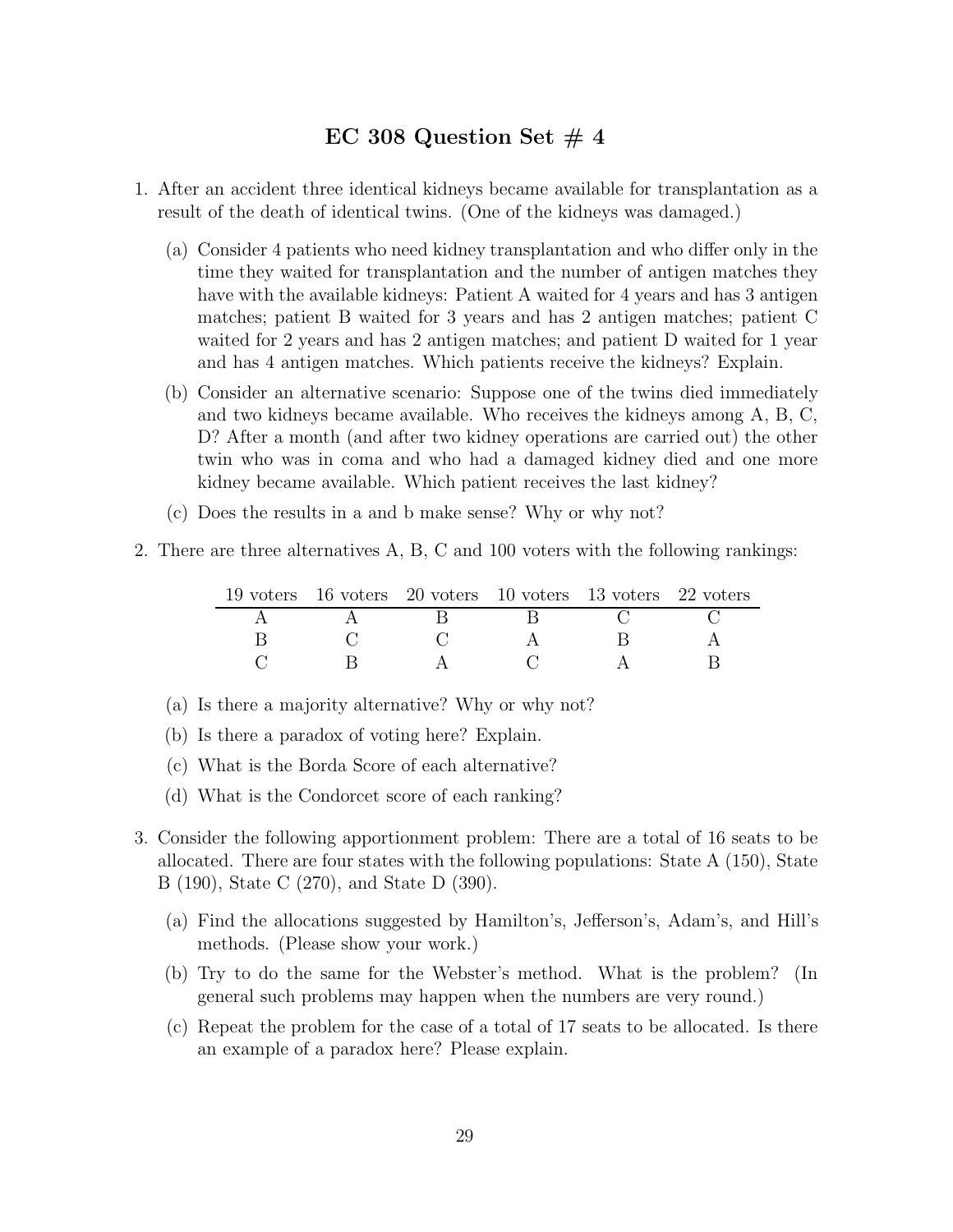## **Question Set # 4 - Answer Key**

1. (a) The patients get points for number of antigens matched (2 for each) and for the time that they waited. The points each of them gets are:

| Patient   Point for waiting | Points for anti-<br>gens matched | Total |
|-----------------------------|----------------------------------|-------|
|                             |                                  |       |
| 7.5                         |                                  | 11.5  |
|                             |                                  |       |
| 25                          |                                  | 10.5  |

When three kidneys became available they should be allocated to individuals with the highest number of points i.e. A, B and D.

(b) With two kidneys available they will be assigned to A and D. Now we have to reevaluate scores of the individuals who are still on the waiting list:

| Patient   Point for waiting | Points for anti-<br>gens matched | Total |
|-----------------------------|----------------------------------|-------|
|                             |                                  |       |
|                             |                                  |       |

When the additional kidney becomes available it should be assigned to C since this is the patient with the highest number of points now.

- (c) The rule is not consistent. Even though in both scenarios the same number of kidneys is assigned, different individuals receive them.
- 2. Let's start with summarizing the outcomes of voting on all possible pairs of alternatives (i.e. number of votes each of them gets):

|             |    | B  |    |
|-------------|----|----|----|
| A against B | 57 | 43 |    |
| A against C | 45 |    | 55 |
| B against C |    | 49 | 51 |

- (a) C beats both alternatives so it is the majority alternative.
- (b) There is no paradox voting because there is no cycle in majority voting.
- (c) Borda scores (each column contains the number of points assigned by the particular type of voters to a given alternative):

|  | 19 voters 16 voters 20 voters 10 voters 13 voters 22 voters score |  |  |
|--|-------------------------------------------------------------------|--|--|
|  |                                                                   |  |  |
|  |                                                                   |  |  |
|  |                                                                   |  |  |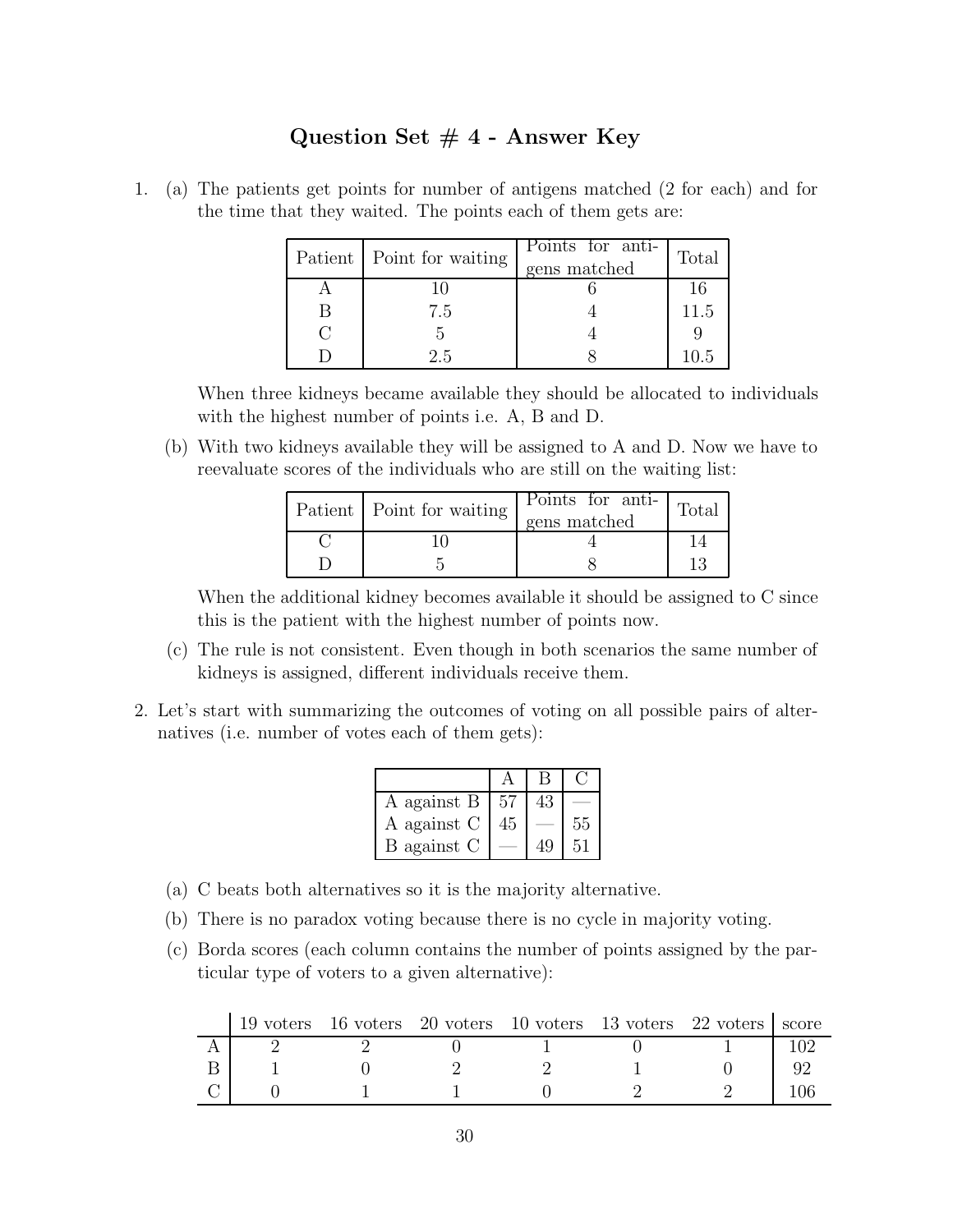The Borda ranking is CAB

(d) Condorcet scores are:

| Ranking    | Individuals who support: | Score                |                      |     |
|------------|--------------------------|----------------------|----------------------|-----|
|            | $vs\ 2^{nd}$<br>$1^{st}$ | $1^{st}$ vs $3^{rd}$ | $2^{nd}$ vs $3^{rd}$ |     |
| ABC        | 57                       | 45                   | 49                   | 151 |
| ACB        | 45                       | 57                   | 51                   | 153 |
| <b>BAC</b> | 43                       | 49                   | 45                   | 137 |
| <b>BCA</b> | 49                       | 43                   | 55                   | 147 |
| CAB        | 55                       | 51                   | 57                   | 163 |
| CBA        | 51                       | 55                   | 43                   | 149 |

The Condorcet ranking is CAB

- 3. The total population is 1000.
	- (a) **Hamilton's method:** to get each state's quota we have to multiply its population by 16 and divide by 1000 (equivalently divide it by  $\frac{1000}{16} = 62.5$ ):
		- A:  $\frac{150}{62.5} = 2.40$ B:  $\frac{190}{62.5} = 3.04$ C:  $\frac{270}{62.5} = 4.32$ D:  $\frac{390}{62.5} = 6.24$

First, state A gets 2 seats, state B gets 3 seats, state C gets 4 seats and state D gets 6 seats. 15 seats are assigned, the remaining one goes to A.

**Jefferson's method:** initial divisor is 62.5, and the quotients are as in the Hamilton's method. The total of 15 seats could be allocated in this way so the divisor should be decreased. The highest number that works is 55.714, but 55 gives also the same answer:

A: 
$$
\frac{150}{55} = 2.73
$$
  
\nB:  $\frac{190}{55} = 3.45$   
\nC:  $\frac{270}{55} = 4.91$   
\nD:  $\frac{390}{55} = 7.09$ 

State A gets 2 seats, state B gets 3 seats, state C gets 4 seats and state D gets 7 seats.

**Adams's method:** using 62.5 as the common divisor would allocate too many (19) seats so we have to increase a divisor. The smallest number that allows are to assign the seats is 67.5:

A: 
$$
\frac{150}{67.5} = 2.22
$$
  
\nB:  $\frac{190}{67.5} = 2.81$   
\nC:  $\frac{270}{67.5} = 4.00$   
\nD:  $\frac{390}{67.5} = 5.77$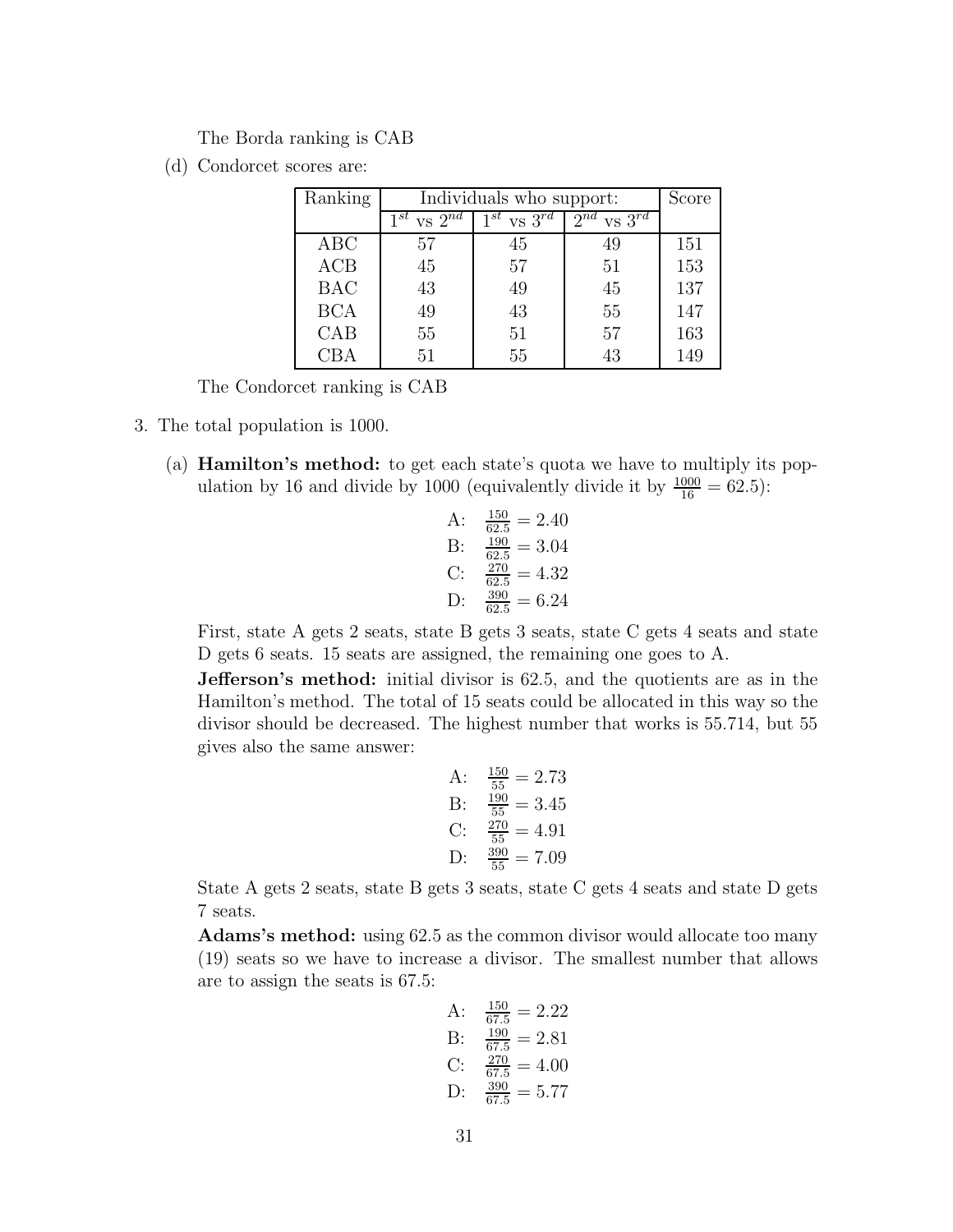3 seats go to the state A, 3 to the state B, C gets 4 seats and  $D - 6$ . **Hill's method:** With the initial divisor:

A: 
$$
\frac{150}{62.5} = 2.40 < \sqrt{2 \times 3} = 2.45
$$
\nB: 
$$
\frac{190}{62.5} = 3.04 < \sqrt{3 \times 4} = 3.46
$$
\nC: 
$$
\frac{270}{62.5} = 4.32 < \sqrt{4 \times 5} = 4.47
$$
\nD: 
$$
\frac{390}{62.5} = 6.24 < \sqrt{6 \times 7} = 6.48
$$

2 seats would be allocated to A, 3 to B, 4 to C and 6 to  $D$  — total of 15 seats so we need to decrease the divisor. The biggest one that works is (approximately) 61.24, but 61 also works fine:

A: 
$$
\frac{150}{61} = 2.46 > \sqrt{2 \times 3} = 2.45
$$
  
\nB:  $\frac{190}{61} = 3.11 < \sqrt{3 \times 4} = 3.46$   
\nC:  $\frac{270}{61} = 4.43 < \sqrt{4 \times 5} = 4.47$   
\nD:  $\frac{390}{61} = 6.39 < \sqrt{6 \times 7} = 6.48$ 

3 seats are allocated to A, 3 to B, 4 to C and 6 to D.

(b) **Webster's method:** it's easy to see that the initial divisor does not work well. Consider divisor of 60:

A: 
$$
\frac{150}{60} = 2.50
$$
  
\nB:  $\frac{190}{60} = 3.167$   
\nC:  $\frac{270}{60} = 4.50$   
\nD:  $\frac{390}{60} = 7.50$ 

One can notice that as long as the divisor is greater than 60, 15 seats will be allocated. When it is greater than  $60 - 18$  seats are allocated. When it is exactly 60 we have to decide if we should round up *.*5 to 1 or to 0. If we decide to round it up to 0, 15 seats will be allocated, when we decide to round it up to 1 — total of 18 seats will be allocated. The problem is that as we change the divisor in order to allocate more seats, a few states "switch" to the higher allotment for precisely the same value of divisor.

(c) **Hamilton's method:** to get each state's quota we have to multiply its population by 17 and divide by 1000 (equivalently divide it by  $\frac{1000}{17} = 58.823529$ ):

A: 
$$
\frac{150}{1000} \times 17 = 2.55
$$
  
\nB:  $\frac{190}{1000} \times 17 = 3.23$   
\nC:  $\frac{270}{1000} \times 17 = 4.59$   
\nD:  $\frac{390}{1000} \times 17 = 6.63$ 

First 15 seats are assigned identically as in the initial case. Another two go to D and C.

**Jefferson's method:** the highest number that works is 54: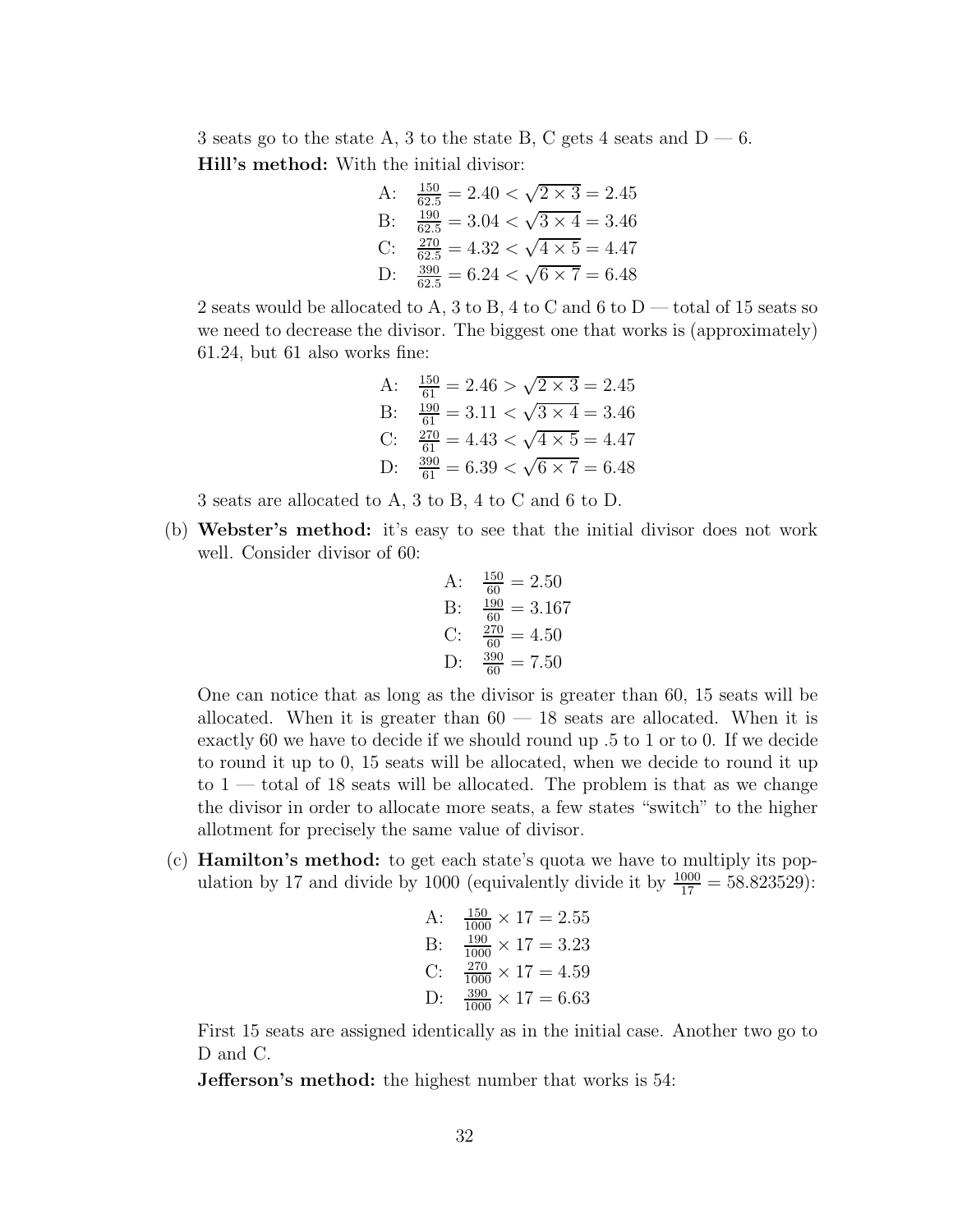A: 
$$
\frac{150}{54} = 2.78
$$
  
\nB:  $\frac{190}{54} = 3.52$   
\nC:  $\frac{270}{54} = 5.00$   
\nD:  $\frac{390}{54} = 7.22$ 

State A gets 2 seats, state B gets 3 seats, state C gets 5 seats and state D gets 7 seats.

**Adams's method:** now the smallest number that works is 65

A: 
$$
\frac{150}{65} = 2.31
$$
  
\nB:  $\frac{190}{65} = 2.92$   
\nC:  $\frac{270}{65} = 4.15$   
\nD:  $\frac{390}{65} = 6.00$ 

3 seats go to the state A, 3 to the state B, C gets 5 seats and  $D - 6$ . **Hill's** method: Using common divisor  $\left(\frac{1000}{17} = 58.823529\right)$  we get:

A: 
$$
\frac{150}{1000} \times 17 = 2.55 > \sqrt{2 \times 3} = 2.45
$$
  
\nB:  $\frac{190}{1000} \times 17 = 3.23 < \sqrt{3 \times 4} = 3.46$   
\nC:  $\frac{270}{1000} \times 17 = 4.59 > \sqrt{4 \times 5} = 4.47$   
\nD:  $\frac{390}{1000} \times 17 = 6.63 > \sqrt{6 \times 7} = 6.48$ 

Total of 18 seats would be allocated. We have to increase the divisor, the smallest one that works 60.19 (notice that neither 60 nor 61 don't allocate 17 seats):

A: 
$$
\frac{150}{60.19} = 2.49 > \sqrt{2 \times 3} = 2.45
$$
  
\nB: 
$$
\frac{190}{60.19} = 3.16 < \sqrt{3 \times 4} = 3.46
$$
  
\nC: 
$$
\frac{270}{60.19} = 4.49 > \sqrt{4 \times 5} = 4.47
$$
  
\nD: 
$$
\frac{390}{60.19} = 6.479 < \sqrt{6 \times 7} = 6.481
$$

3 seats are assigned to state A, 3 to state B, 5 to state C and 6 to state D. **Webster's method:** the same problem as before appears also here. We can allocate either 15 or 18 seats but it is indeterminate in between.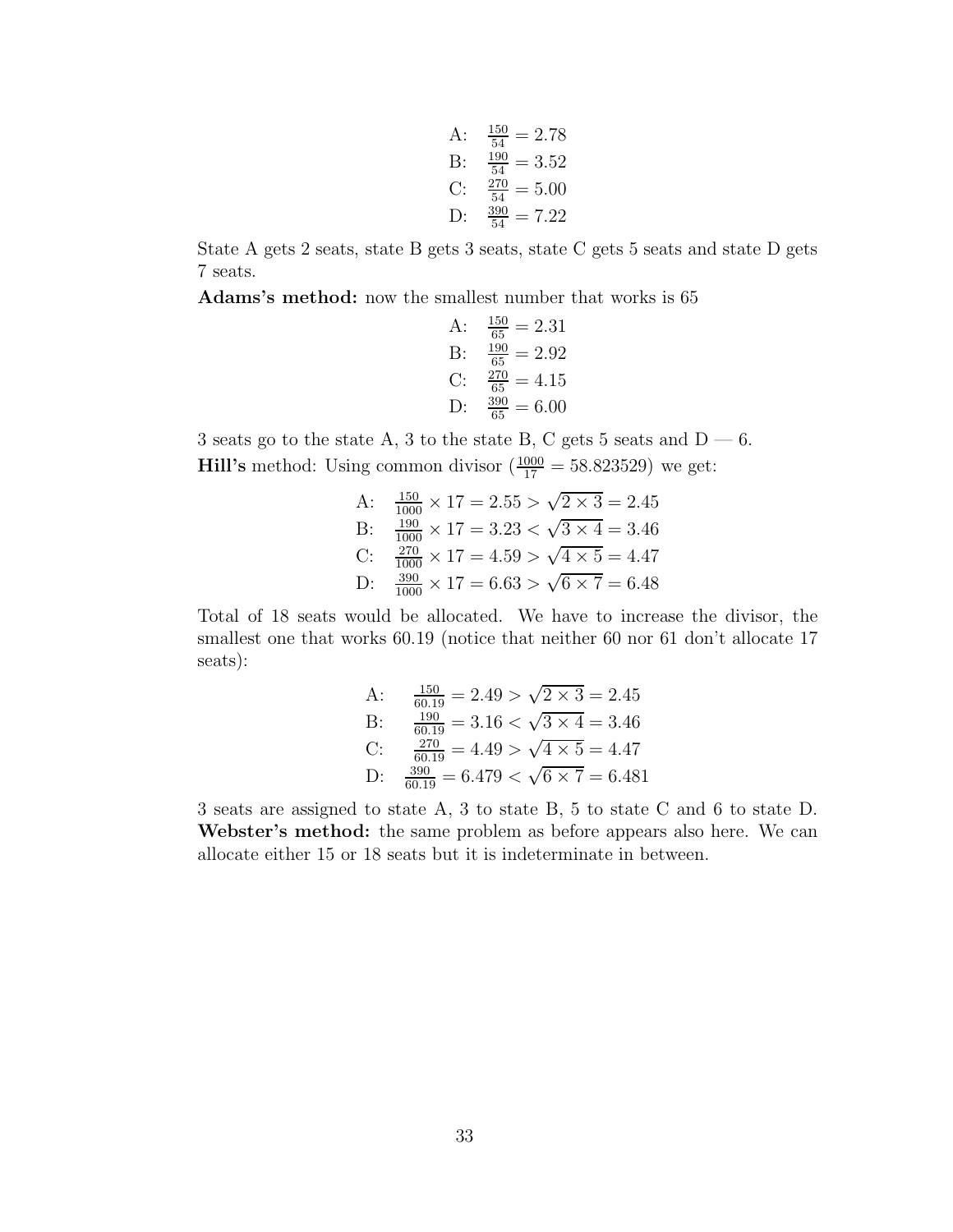## **Question Set** # **5**

- 1. There are three claimants with the following claims: Claim  $A = $100$ , Claim  $B =$  $$ 150, Claim C = $ 400. There is a total of $ 450 to allocate.$ 
	- (a) Find the claims allocation suggested by the proportional rule.
	- (b) Find the claims allocation suggested by the Shapley value.
	- (c) Find the claims allocation suggested by the Talmudic solution.
	- (d) Find the claims allocation suggested by the Maimonides's rule.
- 2. Consider the following cost sharing game: There are three players with the following costs:  $c(A) = c(B) = 50$ ,  $c(C) = 60$ ,  $c(A,B) = c(A,C) = 80$ ,  $c(B,C) = 70$ , and  $c(A,B,C) = 100.$ 
	- (a) Graphically identify the core of this cost sharing game.
	- (b) Find the Shapley value of this cost sharing game. Is the Shapley value in the core? Why or why not?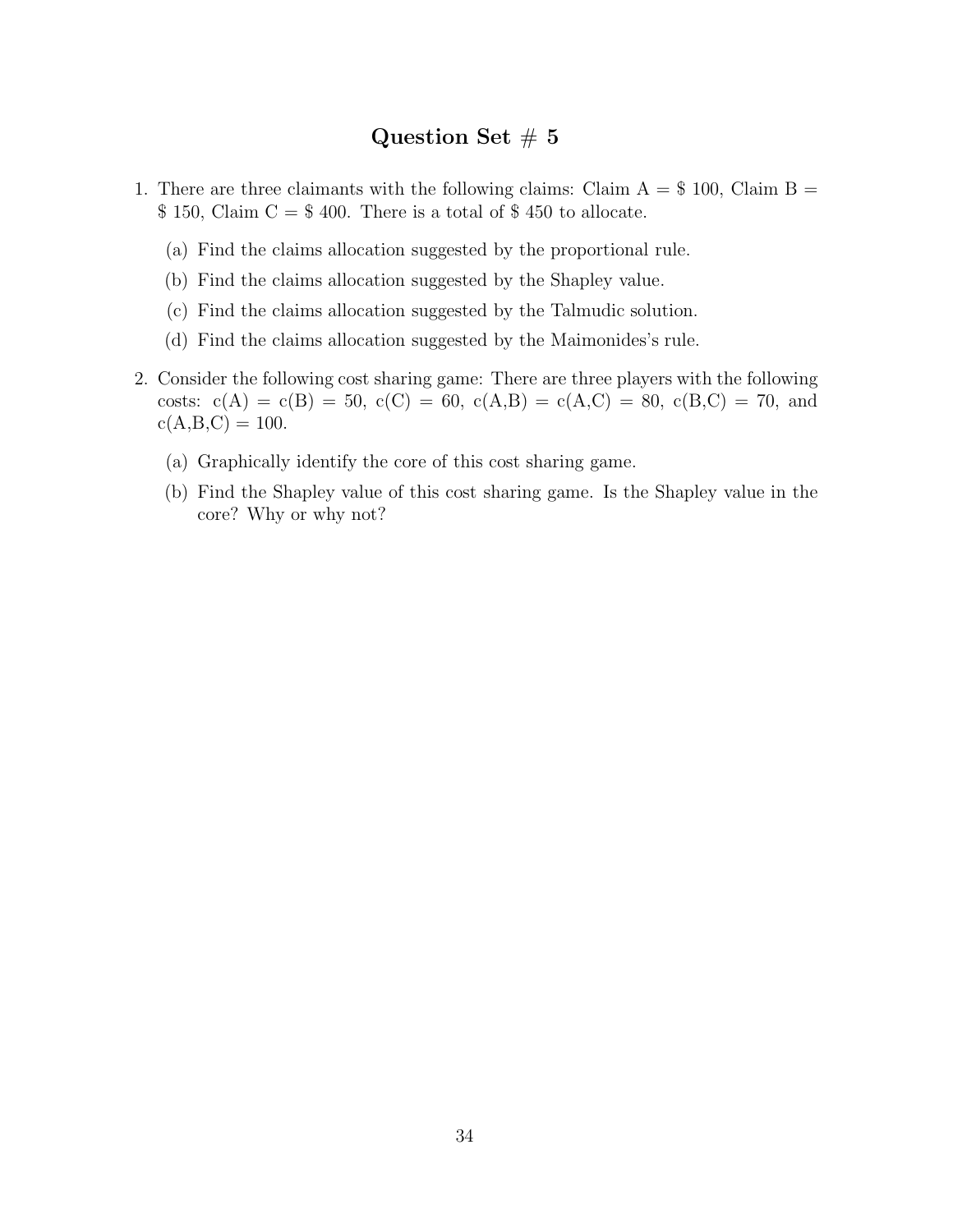## **Question Set # 5 - Answer Key**

- 1. The sum of claims is 650, amount available is 450.
	- (a) The proportional rule: each individual gets the fraction of the total proportional to his/her claim  $-$  A gets  $\frac{100}{650} \times 450 = 69.23$ , B gets  $\frac{150}{650} \times 450 = 103.85$ and C gets  $\frac{400}{650} \times 450 = 276.92$ .
	- (b) The Shapley value:

| Order      | A               | B               | С                |
|------------|-----------------|-----------------|------------------|
| ABC        | 100             | 150             | 200              |
| ACB        | 100             | 0               | 350              |
| <b>BAC</b> | 100             | 150             | 200              |
| <b>BCA</b> | 0               | 150             | 300              |
| CAB        | 50              | 0               | 400              |
| <b>CBA</b> | 0               | 50              | 400              |
| Total      | 350             | 500             | 1850             |
| Average    | $58\frac{1}{2}$ | $83\frac{1}{2}$ | $308\frac{1}{2}$ |

Therefore the Shapley value allocation is A:  $58\frac{1}{3}$ , B:  $83\frac{1}{3}$  and C:  $308\frac{1}{3}$ .

- (c) Talmudic solution: the total amount is greater than the half of the sum of all claims, therefore each individual gets first a half of his/her claim (so total allocated in this way is  $\frac{650}{2} = 325$  and we need to allocate the remaining sum (125). At this point the loss of the individual *A* is 50, the loss of the individual *B* is 75 and the loss of the individual *C* is 200. First we have to allocate money to individual *C* (until his loss is the same as that of individual  $B$ ) — so 125 goes to *C* (so that the losses of *C* and *B* are both 75). Thus the final allocation is  $A - 50$ ,  $B - 75$  and  $C - 325$ .
- (d) The allocation suggested by the Maimonides rule: A gets 100, B gets 150, C gets 200. (When everyone gets 100, the total is 300; we have 150 more to allocate between B and C. When they get additional 50, the total is 400. The remaing 50 goes to C.)